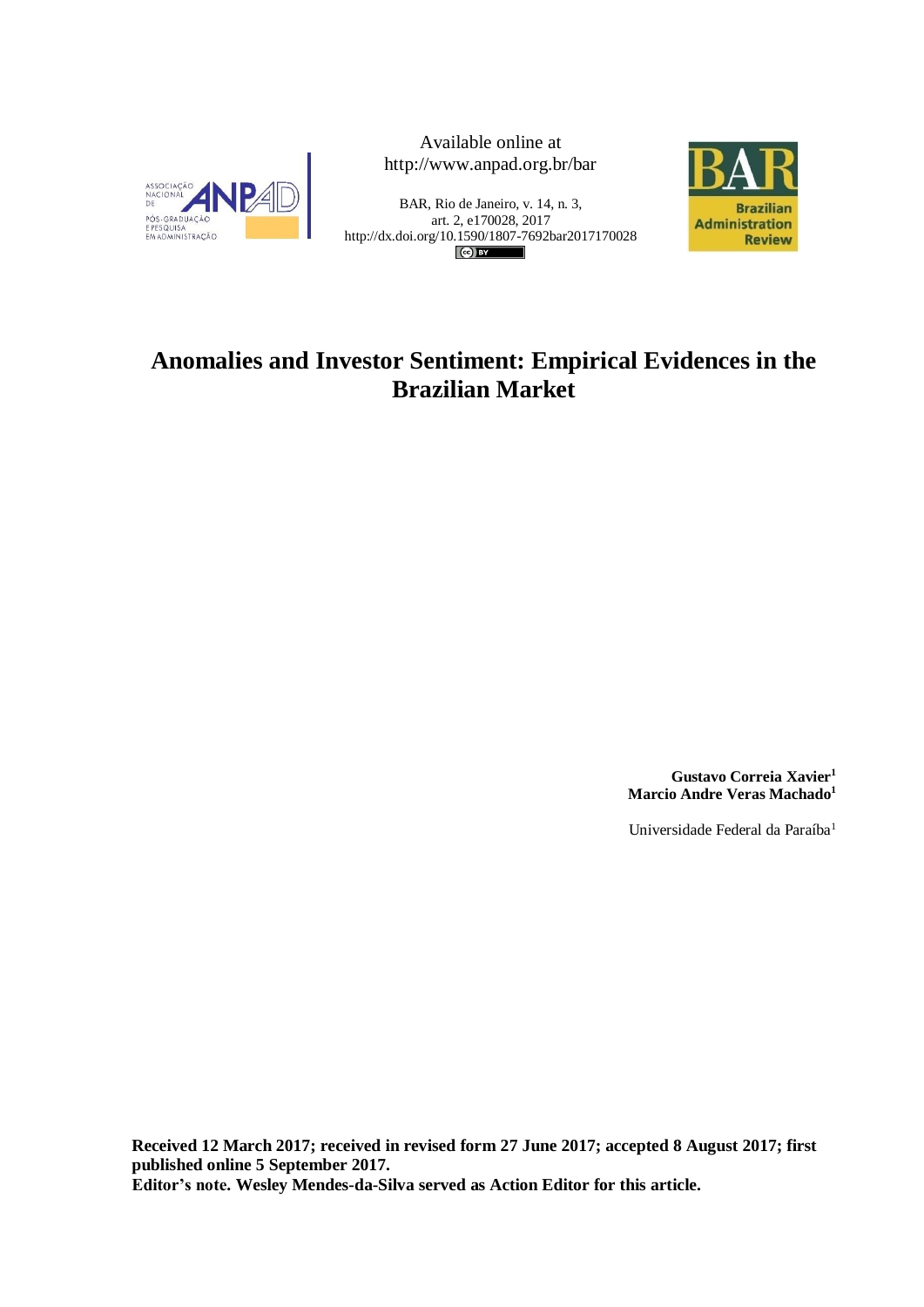## **Abstract**

This study examined the relationship between investor sentiment and value anomalies in Brazil. In addition, it analyzed if pricing deviations caused by investors with optimistic views are different from those caused by pessimistic investors. The sample included all non-financial firms listed on the B3 (*Brasil, Bolsa, Balcão*) stock exchange from July 1999 to June 2014. We used the Principal Component Analysis multivariate technique to capture the component common to four different proxies for investor sentiment. The study empirically tested the index series and its variation on the return series of Long-Short portfolios of 12 anomaly-based strategies. The study found that the measure of the sentiment index had a partial explanatory power for the anomalies only when included in the CAPM. Yet, when using the index sentiment changes as an explanatory variable, the study found a relationship with future returns, robust to all risk factors. Thus, it is possible to relate investor sentiment index to anomaly-based portfolio returns. When analyzing average returns after optimistic and pessimistic periods, the values we found in our empirical test were not statistically significant enough to infer the possible existence of short-sale constraints.

**Key words**: investor sentiment index; value anomalies; long*-*short strategies.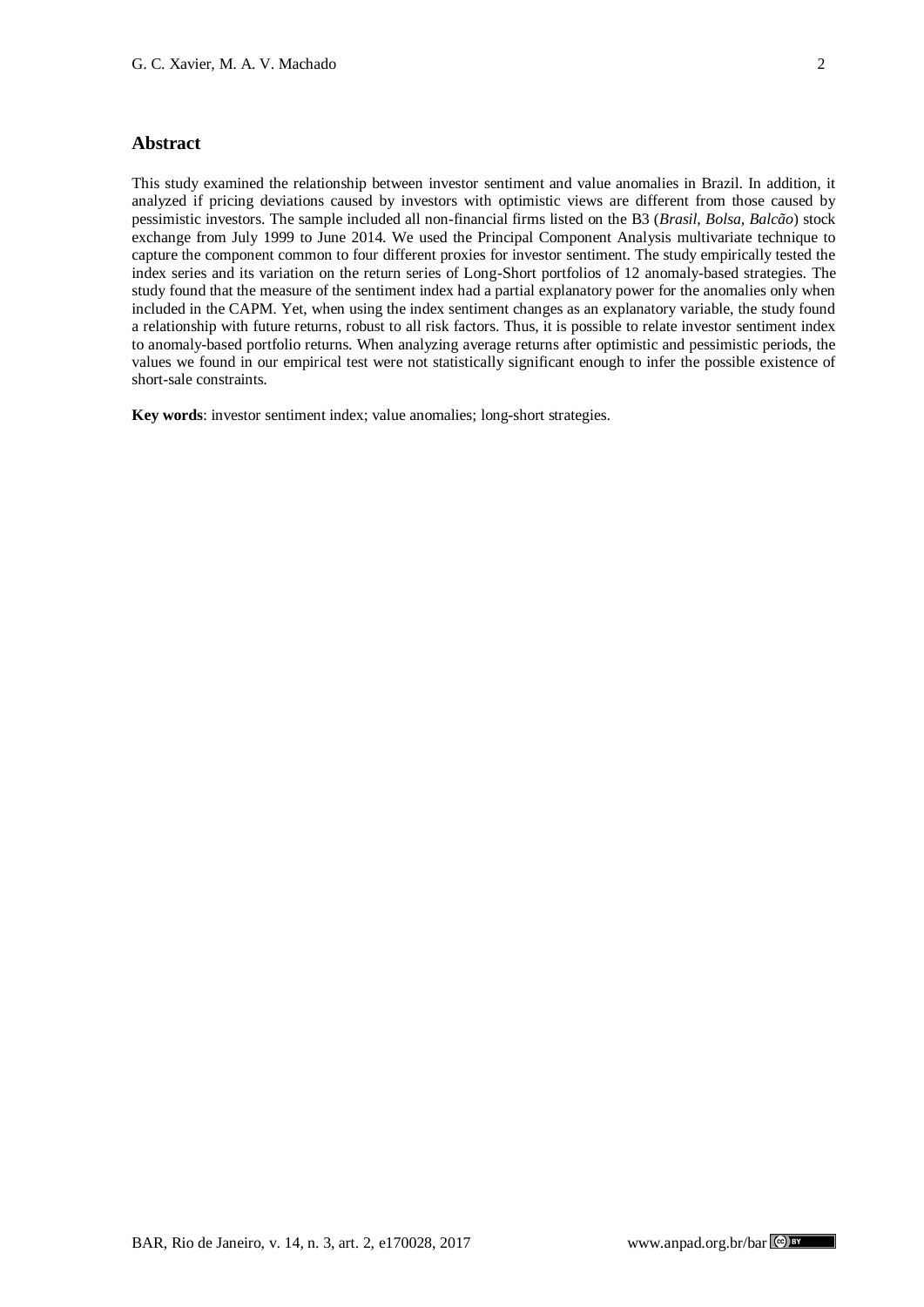## **Introduction**

International literature has been extensively investigating the impact of investor sentiment on financial markets. To measure sentiment, Baker and Wurgler (2006) constructed an index based on proxies for investor behavior and demonstrated that this measure can significantly predict future returns, especially for the riskiest and hardest-to-arbitrage stocks. Since then, this index has been widely used in empirical research as an aggregate measure for investor sentiment in the US market. In this sense, evidences have been found that establish a strong relation between sentiment index and market anomalies (Antoniou, Doukas, & Subrahmanyam, 2010; Stambaugh, Yu, & Yuan, 2012). The theoretical justification is that some anomalies may reflect, at least in part, mispricing deriving from unsophisticated investors' behavior.

The premise that investor sentiment has a significant impact on determining stock values has been used in a number of studies that analyze the relationship between returns and an investor sentiment index, producing evidence that sentiment does have an influence on stock prices (Baker & Wurgler, 2006, 2007; Baker, Wurgler, & Yuan, 2012; Barberis, Shleifer, & Vishny, 1998; Brown & Cliff, 2004; Delong, Shleifer, Summers, & Waldmann, 1990; Shiller, 2000; Stambaugh *et al.*, 2012; Yu, 2013; Yu & Yuan, 2011).

Most studies in this area have been conducted in the US market; in Brazil – a market where mispricing may derive from investor behavior –, research is still scarce. Martins, Pereira, Amorim, Oliveira and Oliveira (2010) studied the relation between investor sentiment and firm book-to-market ratios and did not find a significant relation. Yoshinaga and Castro (2012) found a negative and significant relation between the sentiment index and future returns in the Brazilian market. Such evidence – that the investor sentiment index is an important component of asset pricing in Brazil – make way for new questions related to the intensity and way investor sentiment influences returns. In addition, studies that involve the investor sentiment index are recent and no study on market anomalies in Brazil was found in the literature that addresses this aspect.

There is a growing amount of evidence that indicate the existence of market anomalies in Brazil (Leite, Pinto, & Klotzle, 2016; Machado & Medeiros, 2014; Rogers & Securato, 2009; Santos, Famá, & Mussa, 2012; Silva & Machado, 2016); however, studies that address the behavioral approach of these anomalies are still incipient. This scenario aroused our interest to study how investor sentiment relates to stock market anomalies in Brazil. The theoretical model was based on the works of Baker and Wurgler (2006, 2007) for the construction of the index, and the work of Stambaugh, Yu and Yuan (2012) to empirically test the relation between sentiment and anomaly.

All considered, this paper aims to analyze the relation between the investor sentiment index and stock market anomalies in Brazil. To that end, the researchers set out to construct an aggregate investor sentiment index for the Brazilian market, on proxies used by Baker and Wurgler (2006, 2007); examine the relation between the investor sentiment index and the returns of portfolios formed on Long-Short strategies based on value anomalies; analyze the performance of portfolios formed on Long-Short strategies based on value anomalies, comparing periods of high and low investor sentiment; and compare the performance of long positions and short positions for portfolios formed on Long-Short anomalybased strategies.

Therefore, this research contributes to the literature, mainly in that it analyzes the Brazilian market and the relation between value anomalies and investor sentiment. Another of this study's contributions is to evaluate how pricing deviations caused by optimistic investors are different from those caused by pessimistic investors.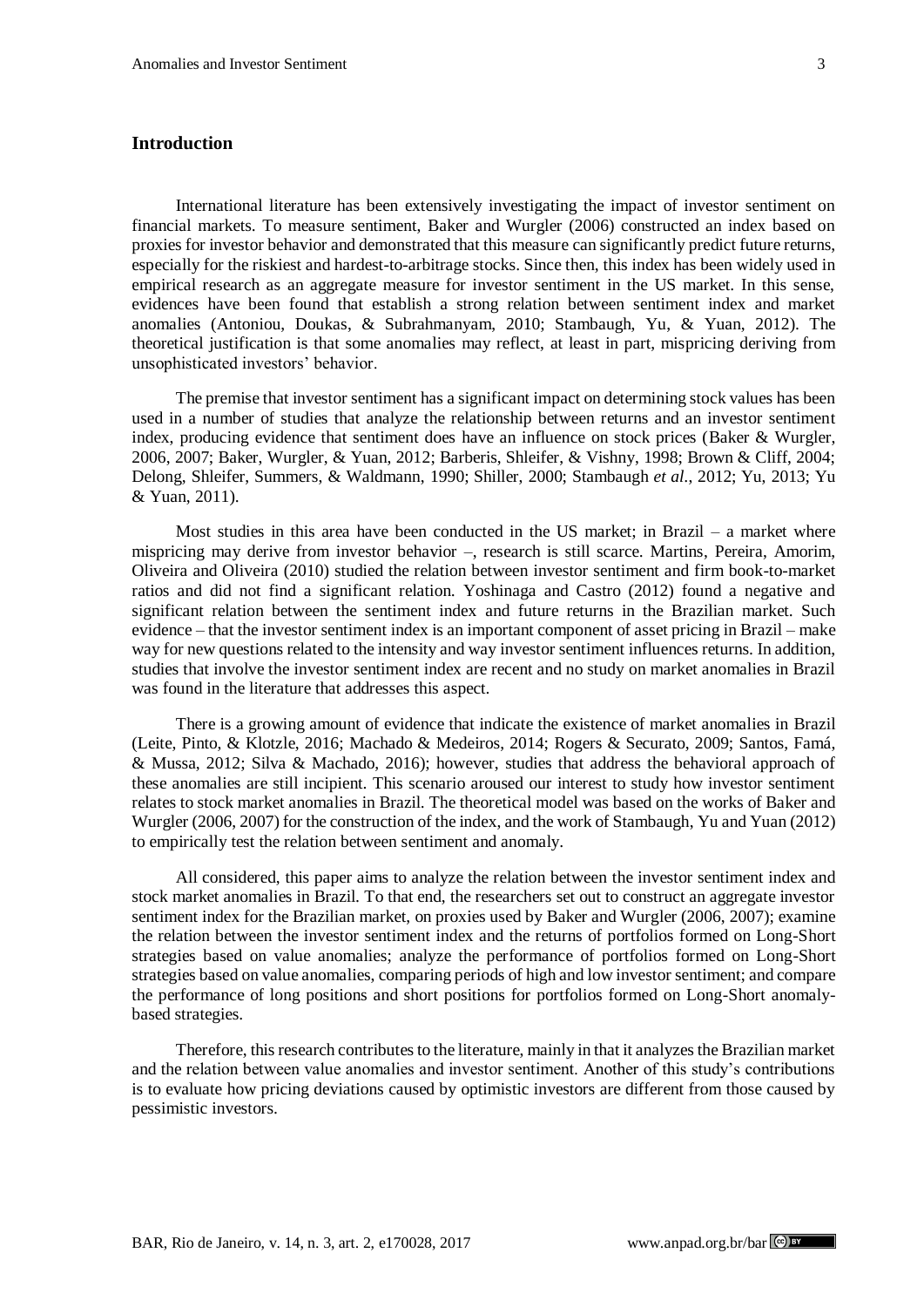## **Literature Review and Hypotheses**

Fama and French (2008) indicate some return patterns that are not explained by the CAPM, known as market anomalies. Among the major anomalies, studies have found abnormal excess returns of low capitalization stocks (Banz, 1981), high book-to-market stocks (Fama & French, 1992; Rosenberg, Reid, & Lanstein, 1985), and highly profitable stocks (Cohen, Gompers, & Vuolteenaho, 2002; Haugen & Baker, 1996). Jegadeesh and Titman (1993) demonstrated that stocks that produced low return in the previous year tend to achieve low returns in the following months, whereas stocks that produced high returns in the previous months tend to accomplish high returns in the following months. Other studies show an inverse relation between past and following returns (Daniel, Hirshleifer, & Subrahmanyam, 1998; Hong & Stein, 1999). Still, there is evidence of a negative relation between return rate and investment (Fairfield, Whisenant, & Yohn, 2003; Titman, Wei, & Xie, 2004); high accruals and following returns (Sloan, 1996), and; equity issuance and return rate (Daniel & Titman, 2006; Pontiff & Woodgate, 2008).

To Barberis and Thaler (2002), anomalies in documented pricing models cannot be easily explained from the traditional rational perspective and, in this aspect, behavioral economics argues that asset price deviations from fundamental values are caused by investors that are not totally rational (Barberis *et al.*, 1998; Barberis & Thaler, 2002; Delong *et al.*, 1990; Shiller, 2000, 2003). In this context, a number of studies have found empirical evidence that investor sentiment can possibly contain a vast market component capable of driving the prices of several assets at once towards a specific direction (Baker & Wurgler, 2006, 2007; Baker *et al.*, 2012; Brown & Cliff, 2004; Stambaugh *et al.*, 2012; Yu & Yuan, 2011).

The growing literature consolidates a consensus that investor sentiment affects stock prices, thus driving researchers to a new issue, that of seeking the best ways to measure sentiment (Baker & Wurgler, 2007). The simplest, most intuitive and straightforward way is a survey with investors, as in the University of Michigan index and the research conducted by Prof. Robert Shiller at Yale University. In Brazil, the closest there is to this approach is the Consumer Confidence Index (*Índice de Confiança do Consumidor* [ICC]) of the São Paulo State Trade Federation (*Federação do Comércio do Estado de São Paulo*).

Economists view sentiment measures obtained through surveys with some suspicion, since there is a potential distance between what respondents say and their behavior (Baker & Wurgler, 2007). Another approach uses secondary data of investor transactions as proxies for sentiment. Lee, Shleifer and Thaler (1991) used the closed end-fund discounts (CEFD) as a sentiment measure, as this represents the distortion between the prices considered by investors and fundamental prices. Among the most cited works on sentiment index is that of Baker and Wurgler (2006), who developed a sentiment index constructed on the first principal component of six proxies related to investor behavior. In the Brazilian market, Yoshinaga and Castro (2012) have found evidence that the investor sentiment index is an important component in asset pricing.

Despite the influence of the sentiment index on stock prices, Stambaugh *et al.* (2012) found evidence that sentiment-related mispricing is asymmetrical, that is, overpricing is greater and more frequent than underpricing. Overpricing in the stock market may occur because of optimistic investors, who act by increasing buy orders, or – when they already own the stocks – by taking no position, thus making sell orders smaller than buy orders. In turn, underpricing has less influence, since pessimistic investors may short sell or, when they already own the stocks, sell them the conventional way. Stambaugh *et al.* (2012) associated their results with the Miller's argument (1977), which defends that short-sale constraints, such as additional risk, limit this type of operation and, thus, underpricing could be caused only by the increase in conventional sales of pessimistic investors who would be willing to close their long positions, which they normally are not willing to do. This way, distortions in prices caused by optimistic investors are greater than those caused by pessimistic investors.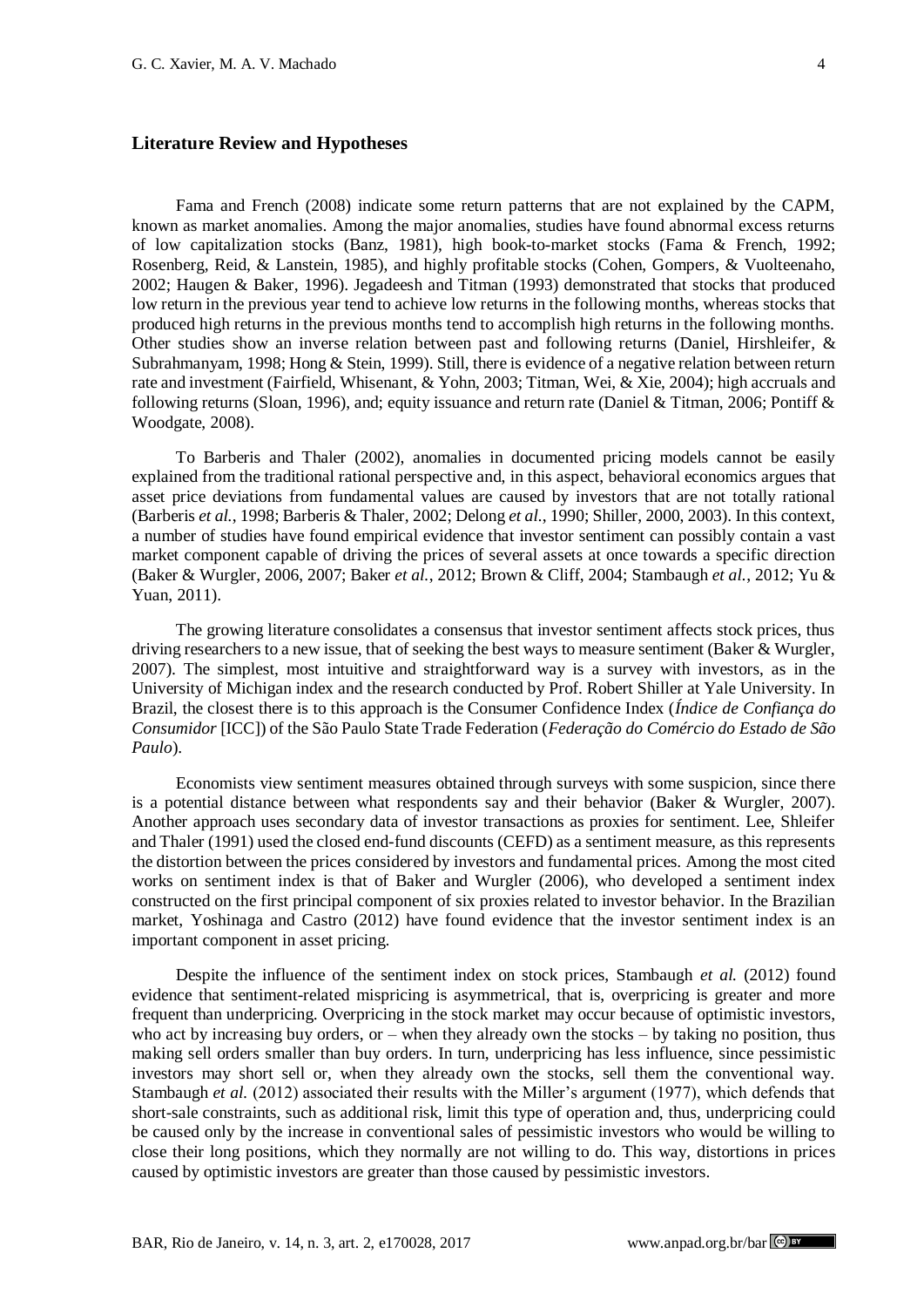Finally, in Brazil, there is evidence that short-sale constraints affect prices, thus causing overpricing. Chague, De-Losso, De Genaro and Giovannetti (2014) studied the effect of demand (shortsellers are informed) and supply (short-sellers are restricted) in the stock lending market on share prices and concluded that short sellers are well-informed, thus increasing the demand for equity lending. However, the low supply in the equity lending market prevent prices from reflecting all information available in the market. Corroborating the Miller's hypothesis (1977), there is evidence in the Brazilian market that the high levels of equity lending create constraints that affect stock prices (Bonomo, De Mello, & Mota, 2015; Chague, De-Losso, De Genaro, & Giovannetti, 2014, 2017).

Considering that market anomalies may be comprised of both risk premium components and components related to mispricing caused by irrational expectations, sentiment index may have an important role in explaining part of mispricing, which – to a certain extent –are related to market anomalies. Therefore, based on recent empirical evidence (Stambaugh *et al.*, 2012), this study sets the following research hypothesis:

**:** In the Brazilian stock market, it is possible to relate investor sentiment to portfolio returns, according to Long-Short anomaly-based strategies.

Given the evidences that price distortions due to pessimistic investors are smaller than those caused by optimistic investors (Miller, 1977; Stambaugh *et al.*, 2012), this study also intends to test the following hypotheses:

**:** Value anomalies in the Brazilian stock market are greater after periods of optimism than after periods of pessimism.

**:** In Long-Short anomaly-based strategies, short positions perform better than long ones.

## **Methodological Procedures**

## **Sample and data**

The analysis was conducted considering the period from 1999 to 2014, using a sample that included, year after year, all stocks of non-financial firms listed at B3 (*Brasil, Bolsa, Balcão*), which had monthly quotations for 24 consecutive months, negotiability over 0.01 and positive equity. Thus, the average number of stocks analyzed per year was 214, a minimum number of 174, from July 1999 to June 2000, and a maximum number of 260, from July 2011 to June 2012. This time interval was chosen due to the limited data on equity issuance made available by the Securities and Exchange Commission (CVM, acronym in Portuguese). Data were collected to calculate a sentiment index and form portfolios on a monthly basis, which was the frequency chosen to obtain time series sufficiently large to analyze portfolios created on anomalies and, at the same time, be able to capture proxies for investment sentiment. The data used in this study were collected from Economatica and all methodological procedures were run on R statistical software.

#### **Constructing the investor sentiment index**

In this phase, we used a set of proxies that were already used in previous works, such as Brown and Cliff (2004), Baker and Wurgler (2006, 2007), and Yoshinaga and Castro (2012), applied to the US and Brazilian market, respectively. The proxies selected to make up the index are: number of initial public offers ( $NIPO_t$ ), percentage of new equity issues ( $NEI_t$ ), stock turnover ( $TURN_t$ ) and advancing issues to declining issues ratio  $(AD_t)$ . Proxies were chosen based on the available information in Brazil to calculate the variable on a monthly basis. For example, in this study it was not possible to include the dividend premium proxy — obtained on the market-to-book index relation of firms paying dividends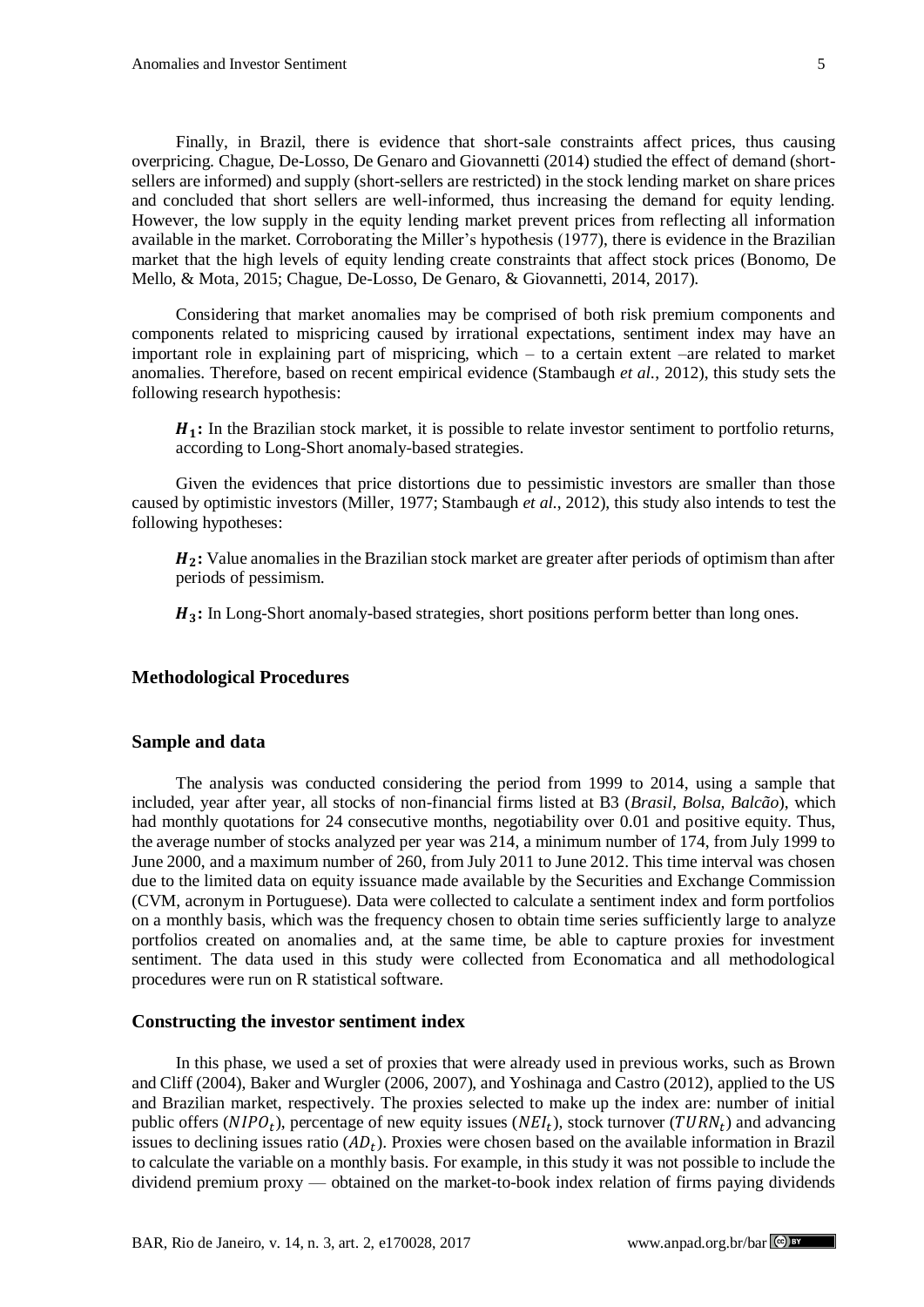and firms not paying dividends — since the accounting data necessary to calculate the said index are available, at a minimum, on a quarterly basis.

The  $NIPO<sub>t</sub>$  variable was obtained by the total number of initial public offers (IPO) in the month. In turn, IPO returns  $(RIPO<sub>t</sub>)$  was obtained by the average variation between first-day closing and opening prices. Unlike the aforementioned variables, the percentage of new equity issues  $(NEI_t)$ considers the equity issues of both initial offers and subsequent offers, and was obtained by the relation between the financial volume of the total equities issued and that of the total equities and debts issued to raise funds (stocks, debentures and promissory notes). Stock turnover  $(TURN_t)$  was calculated by dividing the quantity of stocks negotiated in the month by the total of stocks circulating at the end of the month. The number of advancing issues to declining issues ratio  $(AD<sub>t</sub>)$  was the monthly ratio of the volume of low stocks negotiated and the volume of high stocks negotiated, which are given by the relation between the quantity negotiated of each stock group. Therefore, every month stocks were sorted into two groups, high stocks (positive last-month return) and low stocks (negative last-month return). Next, we calculated the volume of negotiations of high stocks and the volume of negotiations of low stocks; last, we divided one by the other.

Baker and Wurgler (2006) indicate that each proxy is likely to carry idiosyncratic components unrelated to sentiment; it is then important to obtain the common component that represents investor sentiment. To this end, the Principal Component Analysis (PCA) multivariate technique was used to isolate the common component in these proxies, thus obtaining a better representation of investor sentiment. According to Baker and Wurgler (2006), the index was estimated in three steps: the first step aimed to identify if any of the proxies reflect the sentiment sometime after the others; the second step used only those identified as the best variables; the last step had the objective of preventing the index from reflecting business cycle information. The selected proxies were regressed on macroeconomic variables and the residuals were submitted to PCA.

The first step aims to obtain the common component related to the variable lags, since some proxies may reflect investor sentiment after the others (Baker & Wurgler, 2006). Therefore, to identify the moment each variable reflects investor sentiment, PCA was used including not only the proxies (NEI<sub>t</sub>, NIPO<sub>t</sub>, TURN<sub>t</sub> e AD<sub>t</sub>) but also their lags (NEI<sub>t-1</sub>, NIPO<sub>t-1</sub>, TURN<sub>t-1</sub> and AD<sub>t-1</sub>). Next, the correlation with the first component was used as the criterion to choose between the variable or its lag.

The second step used PCA that considered only the proxy itself or its lag, depending on which one provided a higher correlation with the first component estimated in the first step. At this PCA, the first component was considered a partial sentiment index.

To extract business cycle effects possibly captured by the index, in the third step, the selected proxies were regressed on macroeconomic variables, such as GDP increase and inflation; then, PCA was run using the residuals, forming a final index based on the first component. All Principal Components Analyses were estimated by using the correlation matrix to prevent problems of scale differences between variables.

#### **Formation of portfolios on long-short strategy**

To relate investor sentiment to abnormal returns, portfolios were constructed on the following anomalies previously documented in Brazil: size, value, momentum, volatility, liquidity, earnings-topricing ratio, EBITDA/total asset, leverage, growth sales, ROA, asset growth and investment (Leite *et al.*, 2016; Machado & Medeiros, 2011, 2014; Rogers & Securato, 2009; Santos *et al.*, 2012; Silva & Machado, 2016). For each of the studied anomalies, Long-Short portfolios were formed on the extreme quintiles, 1 and 5, where long position is the high-performance quintile, depending on the behavior of the anomaly in the Brazilian market. As in Stambaugh *et al.* (2012), a portfolio was formed to equally combine all mentioned strategies; therefore, its monthly return was obtained through the arithmetic mean of all other portfolios. When the Long and Short portfolios were formed, the excess returns of each portfolio were analyzed, and the returns of each strategy were adjusted to risk, by using Fama and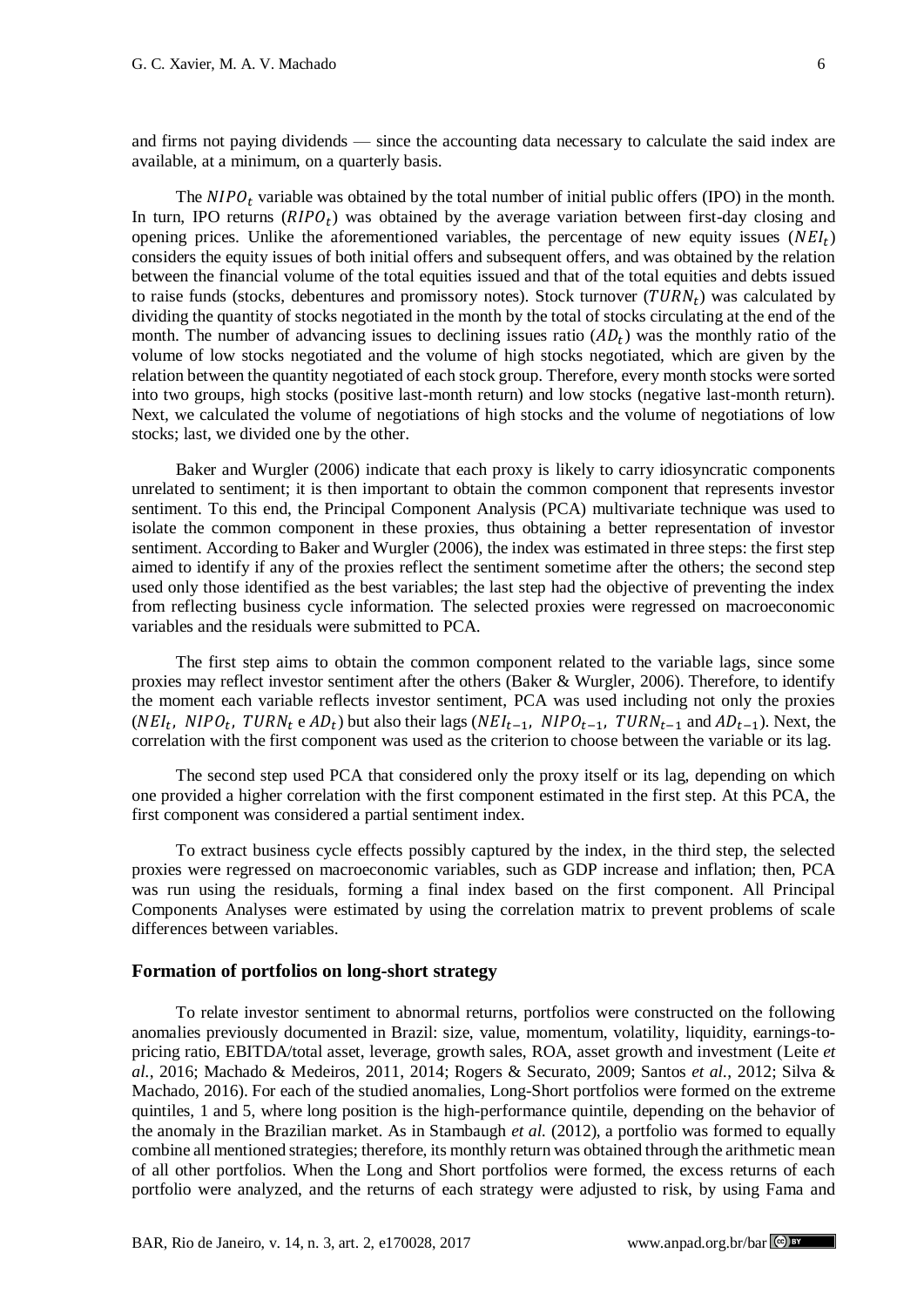French's three-factor pricing model (1993) and Carhart's four-factor model (1997). The excess return was calculated as the portfolio return minus the risk-free rate, which, in this study, is given by SELIC.

#### **Description of the econometric model**

The model used in this study was based on the work of Stambaugh *et al.* (2012), which initially verifies the influence of the investor sentiment index on the returns for each strategy. For this, the returns of the portfolios formed on the extreme quintiles of each anomaly values  $(R_{i,t})$  are regressed as a dependent variable on the investor sentiment index of the previous month ( $bSent_{t-1}$ ). (Equation 1).

$$
R_{i,t} = a + bSent_{t-1} + \varepsilon_t
$$
 (1)

Stambaugh *et al.* (2012) demonstrated that the regression of the returns on the investor sentiment index alone may signal the behavior of the strategies in relation to the index; however, it is important to verify the relationship between strategy returns and the sentiment index when controlled by Fama and French's three-factor model (1993) and Carhart's four-factor model (1997).

To separately examine how the periods of optimism (high-sentiment index) and the periods of pessimism (low-sentiment index) influence each strategy, two dummies were created: one concerning the periods in which the investor sentiment index in the previous period is over the median, and the other concerning the periods in which the index of the previous period is below the median. This way, it was possible to calculate the average returns for each period and consequently test if the null hypothesis that the average return after periods of optimism is below zero can be rejected. For the average returns after the pessimistic periods or within the spread between optimism and pessimism, the null hypothesis to be rejected is that the values are over zero.

To analyze the differences of returns after periods in which the investor sentiment index in the previous period is high or low, the return as a dependent variable was regressed on the dummies, on high and low sentiment, and on the market, size and book-to-market factors (Equation 2).

$$
R_{i,t} = a_H d_{H,t} + a_L d_{L,t} + bMKT_t + cSMB_t + dHML_t + \varepsilon_{i,t}
$$
\n<sup>(2)</sup>

Where:  $R_{i,t}$  = return in month *t* at Long, Short extremes and Long minus Short;  $a_H$  = estimator of returns on the high orthogonalized investor sentiment index;  $d_{H,t}$  = dummy indicating periods of high investor sentiment index;  $a<sub>L</sub>$  = estimator of returns on the low orthogonalized investor sentiment index;  $d_{H,t}$  = dummy indicating periods of low investor sentiment index;  $\varepsilon_t$  = random error term.

Given the proposed models and established hypotheses, we expect to obtain a positive relation between the sentiment index and the long position, and a negative relation between the index and the short position. However, we do not expect that the relation will be significant for the long positions in all cases, whereas, for the short positions, only after periods in which the sentiment index is below the median, as captured by the models of Equation 2.

All regressions use the estimator of ordinary least squares (OLS) with errors robust to the correlation and heteroskedasticity, by means of the Newey and West (1987) robust matrix. It is important to note that we ran Variance Inflation Factors (VIF) tests and they found no multicollinearity among the regressors.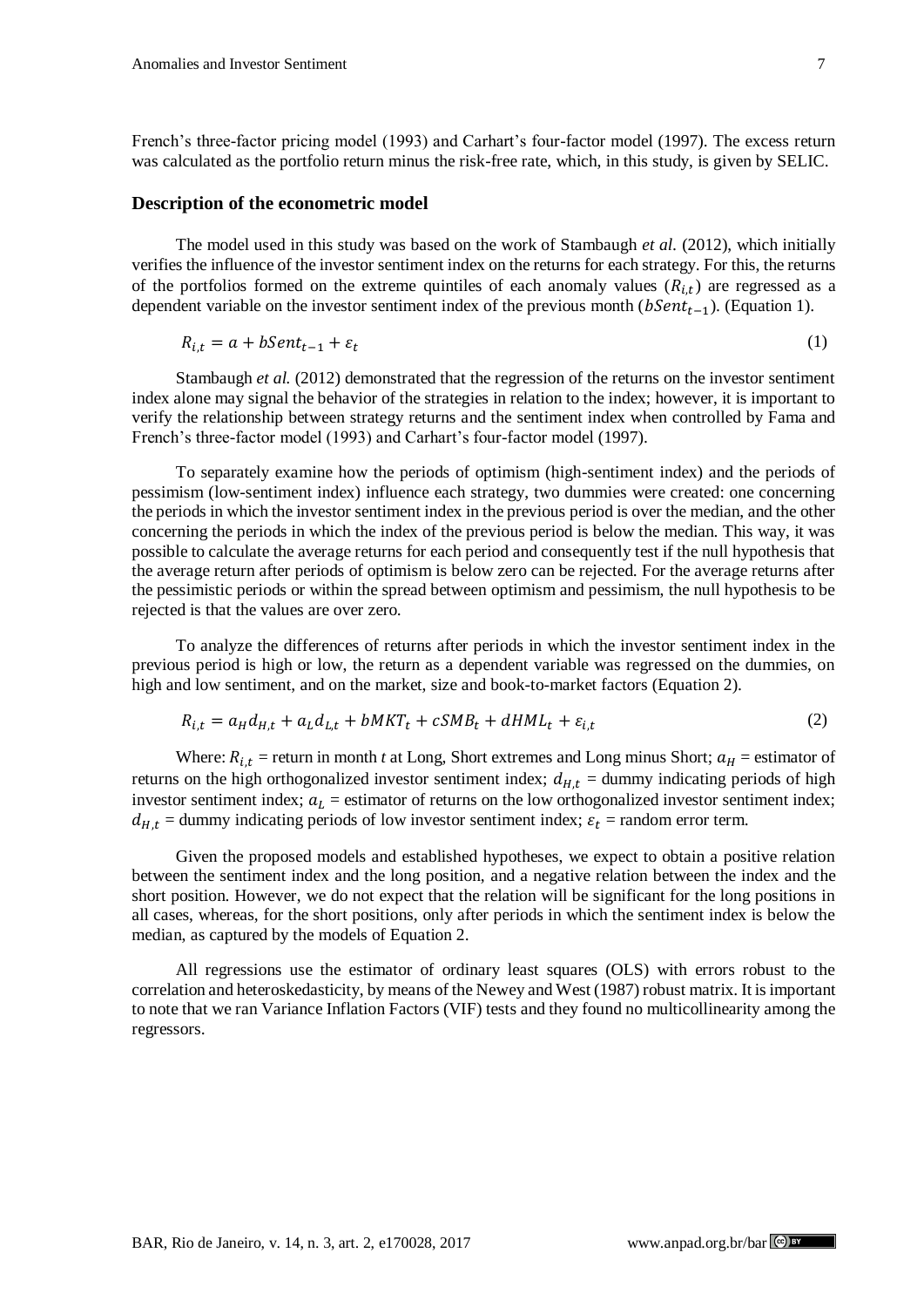#### **Result Analysis**

#### **Descriptive statistics**

Table 1 shows the descriptive statistics of the proxies for investor sentiment. The averages of the NIPO, NEI and TURN variables are lower than those used by Yoshinaga and Castro (2012), whose values were 4.02, 0.32 and 0.18, respectively. Note that a lower average is expected in the case of the NIPO variable, since this work is considering a monthly frequency.

#### Table 1

|                          | <b>Mean</b> | <b>Minimum</b> | 1st qt. $t$ | SD <sup>e</sup> | <b>Median</b> | 3rd qt. | <b>Maximum</b> |
|--------------------------|-------------|----------------|-------------|-----------------|---------------|---------|----------------|
| NIPO <sup>a</sup>        | 0.8280      | 0.0000         | 0.0000      | 1.6546          | 0.0000        | 1.0000  | 13.0000        |
| NEI <sup>b</sup>         | $-0.0041$   | $-0.3500$      | $-0.1136$   | 0.1593          | $-0.0046$     | 0.1152  | 0.3693         |
| <b>TURN</b> <sup>c</sup> | 0.0426      | $-0.5292$      | $-0.1330$   | 0.2246          | 0.0241        | 0.1904  | 1.0594         |
| AD <sup>d</sup>          | $-0.1466$   | $-2.0949$      | $-0.7497$   | 0.8791          | $-0.1237$     | 0.4318  | 3.3322         |

#### **Descriptive Statistics of the Proxies for Investor Sentiment**

Note.<sup>a</sup> Number of initial public offers, <sup>b</sup> percentage of new equities issued, <sup>c</sup> stock turnover, <sup>d</sup> number of advancing issues to declining issues ratio,  $e$  standard deviation and fquartile.

The average first-day return of IPOs (RIPO) was withdrawn from the analysis for it provided insufficient data quantity for the calculation, since the absence of IPOs in some months does not allow the average return to be calculated for these periods and, consequently, the variable cannot be included in the analysis of the principal components due to missing values. For the NIPO variable, the months when there were no initial public offers were considered as zero rather than missing values, for we consider that months with no IPOs (that is, zero) provide important information for this study as they signal that at this specific moment corporate managers were not optimistic about the market and, therefore, none of them chose to offer stocks.

The TURN variable had a growth tendency over the analyzed period, just like in the USA, Canada, France, Japan and the UK (Baker *et al.*, 2012). This tendency may not reflect investor sentiment, but rather a decrease in transaction costs that took place over the years (Baker & Wurgler, 2006). To detrend the TURN, this work applied the same procedure used in international works (Baker *et al.*, 2012; Baker & Wurgler, 2006, 2007), that is, turnover was considered the difference between the current value and the moving average of the previous three years. This procedure causes the TURN variable to represent the turnover variation on the average of the previous three years; thus, it may be a negative value. Although it represents the variation, seeking simplification, this work shall go on referring to this variable as turnover.

Table 2 shows statistics of the following factors: market risk premium (MKT), size (SMB), bookto-market (HML) and momentum (UMD). The market premium found was 0.463%; although it is not statistically significant, it is well below that of Machado and Medeiros (2011) and Silva and Machado (2016), which found 3.09% and 2.3%, respectively. A possible explanation for this difference is the impact of the crisis in addition to the reduced sample when compared to the other studies, whose samples go back to the year 1995 (Machado & Medeiros, 2011; Silva & Machado, 2016), whereas this study considered only the period between 1999 and 2014.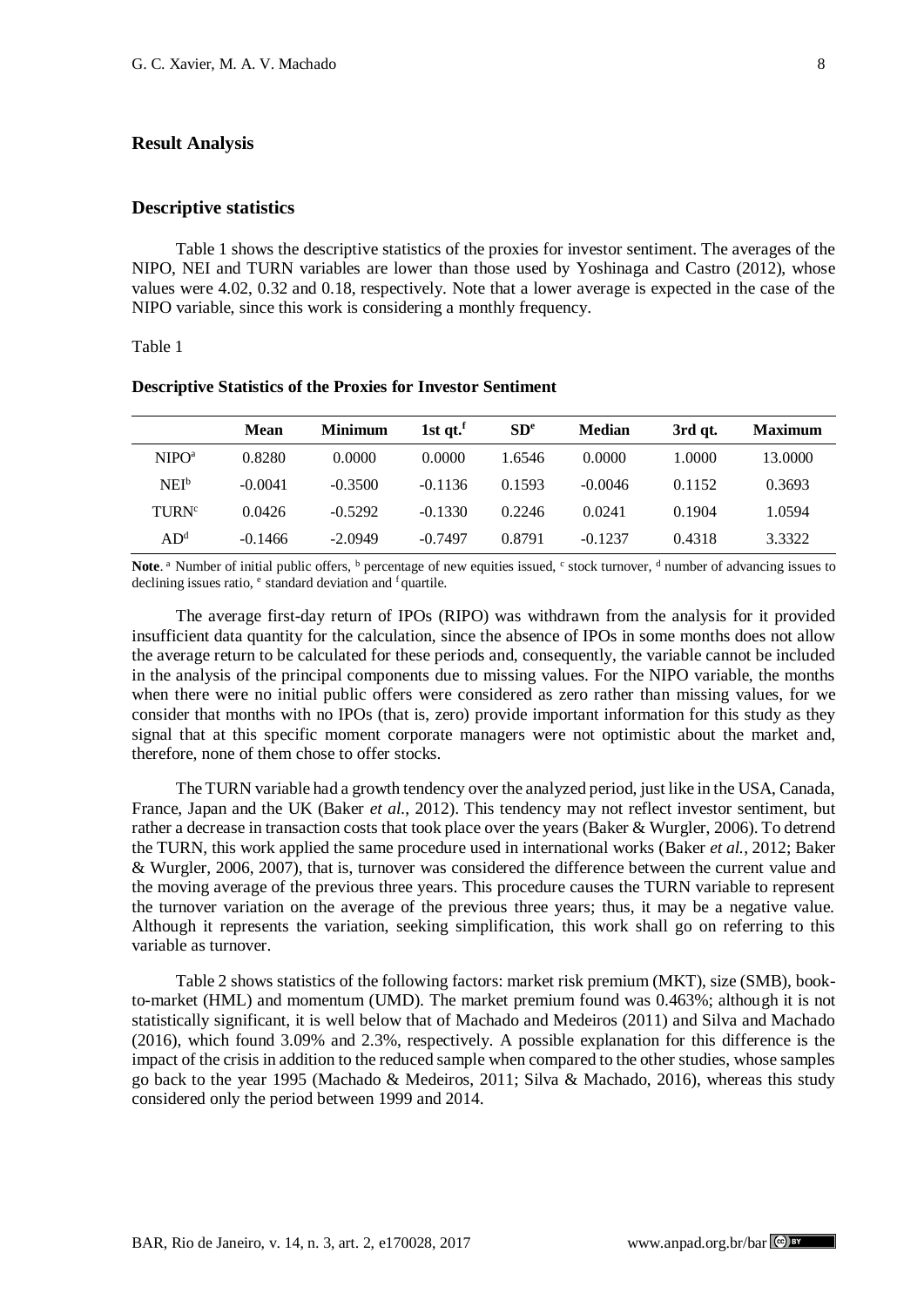#### Table 2

|                  | <b>Mean</b>   | <b>Minimum</b> | 1st qt. $T$ | SD <sup>e</sup> | <b>Median</b> | 3rd qt. | <b>Maximum</b> |
|------------------|---------------|----------------|-------------|-----------------|---------------|---------|----------------|
| $MKT^a$          | 0.00463       | $-0.264953$    | $-0.02749$  | 0.05952         | 0.007524      | 0.04496 | 0.15032        |
| SMB <sup>b</sup> | $0.00621$ *   | $-0.107761$    | $-0.02227$  | 0.04234         | 0.002526      | 0.03309 | 0.11267        |
| HML <sup>c</sup> | $-0.00430$    | $-0.187921$    | $-0.02856$  | 0.04676         | $-0.005214$   | 0.02992 | 0.10626        |
| IMD <sup>d</sup> | $-0.00798$ ** | $-0.183473$    | $-0.03482$  | 0.04730         | $-0.005223$   | 0.02347 | 0.11527        |

#### **Descriptive Statistics of Risk Factors**

Note. <sup>a</sup> Market risk premium calculated on market portfolio return minus the risk-free rate (SELIC), <sup>b</sup> size premium given by the small-firm portfolio return minus the big-firm portfolio return, chigh book-to-market return minus low book-to-market return and <sup>d</sup>return of stocks that faced a high in the last eleven months minus stocks that faced a low. <sup>e</sup>SD – Standard Deviation,  $f$ qt. – quartile.

Level of significance: \* 10% \*\* 5% \*\*\* 1%.

The size factor was 0.621%, significant at the 10% level, contradicting the findings of Machado and Medeiros (2011) and corroborating the findings of Santos, Famá and Mussa (2012). The momentum factor provided a negative prize of -0.798%, significant at the 5% level, corroborating Santos *et al.* (2012) and contradicting the findings of Machado and Medeiros (2011). These results imply that, for the sample and period studied, the model used was capable of capturing risk factors on size and momentum, producing evidences that these risk factors may be being priced.

#### **Return of the long-short portfolios (dependent variables)**

The monthly returns of the Long-Short portfolios were obtained from the difference between the monthly return of each one of them and the risk-free asset return. Table 3 presents the descriptive statistics of the portfolios. Standard deviation is around 0.04 for the equally-weighted portfolios whereas it is slightly higher for market-value weighted portfolios.

#### Table 3

## **Value-weighted Equally-weighted Average <sup>e</sup> p-value σ Average <sup>e</sup> p-value σ Size** 0.039 0.002 0.162 0.004 0.355 0.063 **B/M ratio** 0.002 0.709 0.081 0.011 0.002 0.046 **Momentum <sup>a</sup>** 0.004 0.479 0.072 0.008 0.037 0.047 **Volatility** 0.018 0.000 0.062 0.016 0.000 0.050 **Liquidity <sup>b</sup>** 0.012 0.061 0.081 0.011 0.033 0.069 **Earnings-to-pricing** 0.015 0.002 0.063 0.019 0.000 0.047 **EBITDA/AT** 0.000 0.934 0.055 0.013 0.001 0.047 **Leverage** 0.009 0.010 0.044 0.003 0.214 0.036 **Growth Sales** 0.003 0.579 0.063 0.007 0.038 0.042

#### **Returns of the Long-Short Portfolios**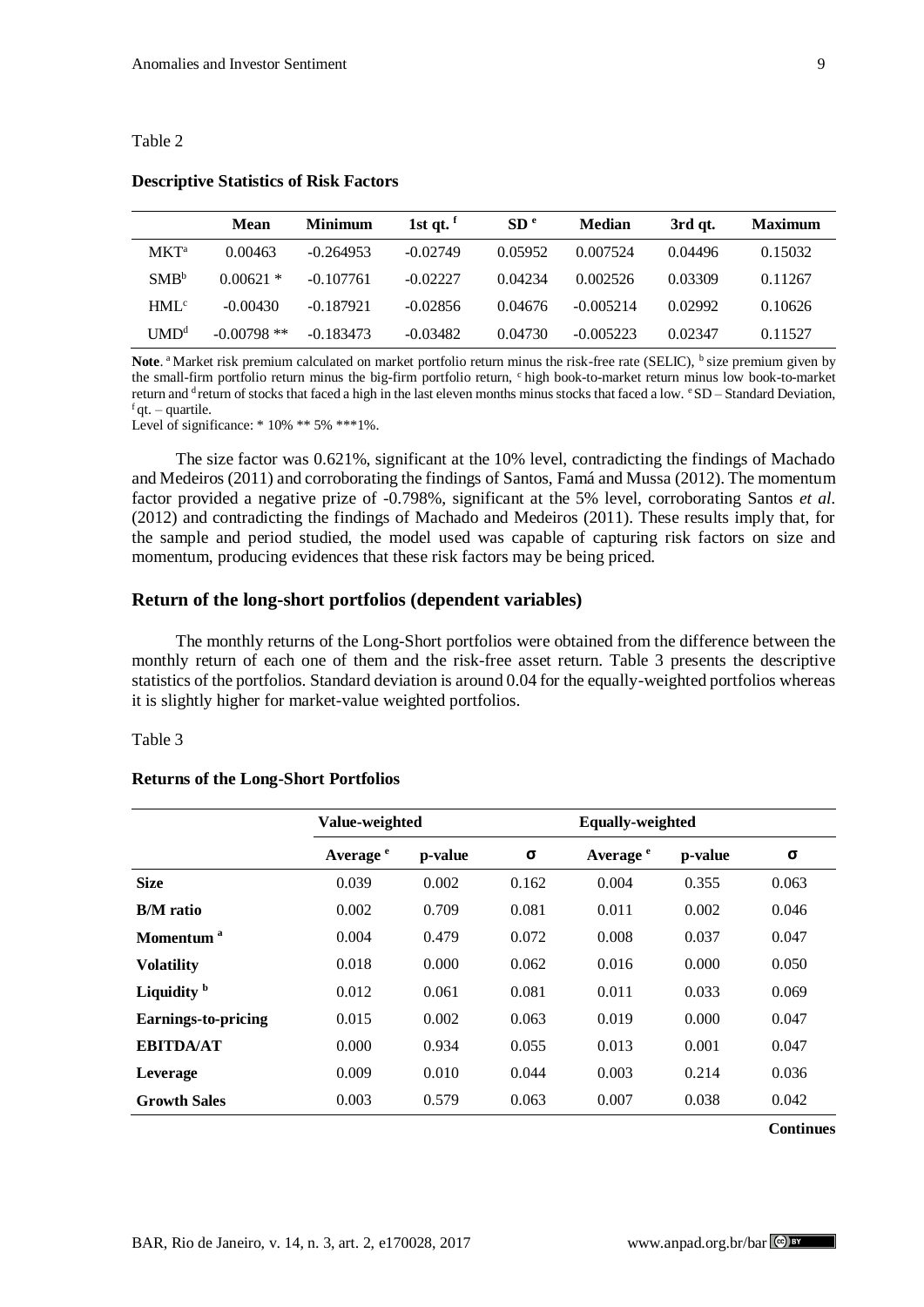#### **Table 3 (continued)**

|                           | Value-weighted       |         |       |                      |         |       |
|---------------------------|----------------------|---------|-------|----------------------|---------|-------|
|                           | Average <sup>e</sup> | p-value | σ     | Average <sup>e</sup> | p-value | σ     |
| <b>ROA</b>                | 0.015                | 0.006   | 0.070 | 0.014                | 0.001   | 0.055 |
| Asset Growth <sup>c</sup> | 0.003                | 0.518   | 0.065 | 0.001                | 0.726   | 0.049 |
| Investment <sup>d</sup>   | 0.001                | 0.785   | 0.063 | 0.003                | 0.432   | 0.047 |
|                           | 0.010                | 0.000   | 0.030 | 0.009                | 0.000   | 0.020 |

Note. All portfolios were rebalanced in June of each year, based on market data of June and accounting data of December.<sup>a</sup> Portfolios rebalanced on momentum, determined by the accumulated stock return in the previous  $11$  months,  $\overline{b}$  portfolios rebalanced on the average volume negotiated in Brazilian reais (R\$) in the last 12 months, c asset growth is set by the total asset growth rate  $(AT_{t-1}/AT_{t-2})$ , <sup>d</sup> portfolios rebalanced on the investment variable, which was measured by the annual change in fixed asset plus the annual change in inventory, divided by the total asset value in the previous year. <sup>e</sup>For each of the studied anomalies, Long-Short portfolios were formed on the extreme quintiles, 1 and 5, where Long was the high-performance quintile, depending on the behavior of the anomaly in the Brazilian market.

Note the 0.16 standard deviation of the portfolio formed on firm size, which was very high in relation to the other portfolios. The general analysis of the standard deviations found that no strategy was superior to the others, except for spread in the portfolios formed on size, which possibly imply higher risk.

Table 4

| Value-weighted                    | (1)    | (2)    | (3)    | (4)    | (5)    | (6)    | (7) | (8)     | (9)    | (10)   | (11) | (12) |
|-----------------------------------|--------|--------|--------|--------|--------|--------|-----|---------|--------|--------|------|------|
| $(1)$ Size                        | 1.0    |        |        |        |        |        |     |         |        |        |      |      |
| $(2)$ B/M ratio                   | $-.23$ | 1.0    |        |        |        |        |     |         |        |        |      |      |
| $(3)$ Momentum <sup>a</sup>       | .01    | .49    | 1.0    |        |        |        |     |         |        |        |      |      |
| (4) Volatility                    | .28    | $-.13$ | .10    | 1.0    |        |        |     |         |        |        |      |      |
| $(5)$ Liquidity $b$               | .17    | $-.04$ | .09    | .22    | 1.0    |        |     |         |        |        |      |      |
| (6) Earnings-to-pricing           | .06    | .19    | .37    | .05    | .02    | 1.0    |     |         |        |        |      |      |
| (7) EBITDA/AT                     | $-.21$ | .33    | .29    | $-.09$ | $-.05$ | .36    | 1.0 |         |        |        |      |      |
| (8) Leverage                      | $-.07$ | .35    | .22    | .02    | .03    | .13    | .10 | 1.0     |        |        |      |      |
| (9) Growth Sales                  | $-.10$ | .28    | .33    | .10    | $-.05$ | .37    | .30 | .05     | 1.0    |        |      |      |
| $(10)$ ROA                        | $-.04$ | .31    | .46    | $-.06$ | $-.12$ | .66    | .51 | $.10\,$ | .42    | 1.0    |      |      |
| $(11)$ Asset Growth $\textdegree$ | .15    | $-.43$ | $-.20$ | .17    | .19    | $-.07$ | .08 | $-.17$  | $-.31$ | $-.04$ | 1.0  |      |
| $(12)$ Investment $d$             | .13    | $-.32$ | $-.17$ | .08    | .11    | $-.11$ | .15 | $-.22$  | $-.16$ | $-.09$ | .72  | 1.0  |
| (13) Combined                     | .48    | .32    | .59    | .39    | .35    | .59    | .43 | .26     | .40    | .57    | .17  | .13  |

#### **Correlation between Variables and the First Principal Variable**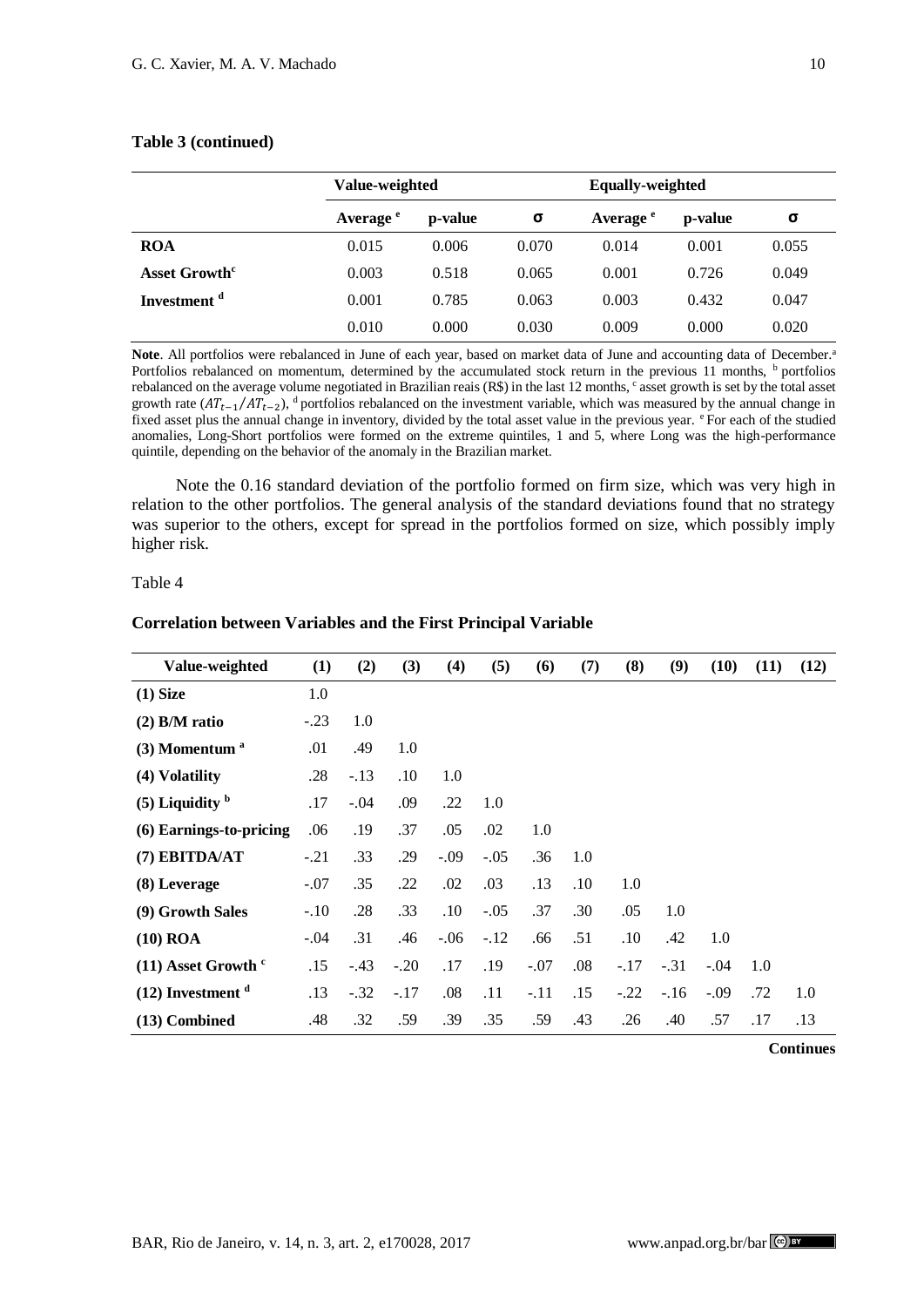|  | Table 4 (continued) |  |
|--|---------------------|--|
|--|---------------------|--|

| <b>Equally-weighted</b>     | (1)    | (2)    | (3)    | (4)    | (5)    | (6) | (7)    | (8)    | (9)    | (10)   | (11) | (12) |
|-----------------------------|--------|--------|--------|--------|--------|-----|--------|--------|--------|--------|------|------|
| $(1)$ Size                  | 1.0    |        |        |        |        |     |        |        |        |        |      |      |
| $(2)$ B/M ratio             | .49    | 1.0    |        |        |        |     |        |        |        |        |      |      |
| $(3)$ Momentum <sup>a</sup> | $-.32$ | .27    | 1.0    |        |        |     |        |        |        |        |      |      |
| (4) Volatility              | .76    | .42    | $-.12$ | 1.0    |        |     |        |        |        |        |      |      |
| $(5)$ Liquidity $b$         | .60    | .43    | $-.16$ | .45    | 1.0    |     |        |        |        |        |      |      |
| (6) Earnings-to-pricing     | $-.18$ | .14    | .49    | $-.01$ | .00.   | 1.0 |        |        |        |        |      |      |
| (7) EBITDA/AT               | $-.68$ | $-.35$ | .48    | $-.49$ | $-.32$ | .39 | 1.0    |        |        |        |      |      |
| $(8)$ Leverage              | $-.21$ | $-.14$ | .22    | $-.08$ | $-.21$ | .16 | .10    | 1.0    |        |        |      |      |
| (9) Growth Sales            | $-.34$ | $-.33$ | .26    | $-.21$ | $-.20$ | .13 | .37    | .07    | 1.0    |        |      |      |
| $(10)$ ROA                  | $-.60$ | $-.16$ | .58    | $-.40$ | $-.26$ | .66 | .73    | .37    | 0.23   | 1.0    |      |      |
| (11) Asset Growth $\rm ^c$  | .46    | .47    | $-.20$ | .42    | .41    | .09 | $-.22$ | $-.24$ | $-.33$ | $-.29$ | 1.0  |      |
| $(12)$ Investment $d$       | .37    | .37    | $-.13$ | .36    | .33    | .05 | $-.07$ | $-.18$ | $-.24$ | $-.23$ | .77  | 1.0  |
| (13) Combined               | .40    | .50    | .33    | .53    | .56    | .59 | .12    | .10    | .02    | .27    | .56  | .55  |

Note. <sup>a</sup> Portfolios rebalanced on momentum, determined by the accumulated stock return in the previous 11 months, <sup>b</sup> portfolios rebalanced on the average volume negotiated in Brazilian reais (R\$) in the last 12 months, casset growth is set by the total asset growth rate,  $d$  portfolios rebalanced on the investment variable, which was measured by the annual change in fixed assets plus the annual change in inventory, divided by the total asset value of the previous year.

As expected, most of the portfolios provided a low correlation among their returns, except for the 0.72 correlation between the Investment strategy and Asset Growth (Table 4). This happens because some of the chosen variables – although they are calculated in a different way – represent the same characteristic. The analysis of similar strategies turns out to be useful, for it allows understanding what the difference is between these variables in the portfolio performance.

#### **Investor sentiment index**

The use of Principal Components Analysis (PCA) to estimate the index followed the steps taken by Baker and Wurgler (2006). The first step comprised running a PCA with all variables and their lags to identify the moment when each variable reflects investor sentiment; the selection criterion was the correlation with the first component. Baker and Wurgler (2006, 2007) used 12-month lags, whereas Yoshinaga and Castro (2012) used 3-month lagged variables. To determine the ideal period of lags, tests were run with different lag periods. The selection criterion was the percentage of variance explained by the first component and the eigenvalue of the first component.

The best-fitting lag period was 11 months, which provided a higher ratio of variance explanation (39.50%). This ratio is found in the average values provided by Baker, Wurgler and Yuan (2012), who used indices with variance explanation of 38%, 40%, 49%, 37%, 37% and 42%, for Canada, France, Germany, Japan, the UK and the USA, respectively. Yoshinaga and Castro (2012) used an index where 49% of the variance was explained by the first component. Such difference may be due to a difference in the proxies used or to the influence of the common idiosyncratic variation in higher frequencies.

To choose between each variable or its lag, the correlation with the first component was spotted at the PCA conducted in the first step. Table 5 shows these correlations. Only the variable  $AD_{t-1}$ provided no correlation with the principal component; however,  $AD_t$  provided a correlation of -0.23, significant at the 1% level. Brown and Cliff (2004) found the same relation for a weekly frequency and an inverse relation for the monthly frequency. The equity issuance and turnover provided similar correlation to their lags; the IPO number, however, was far higher in its lagged form.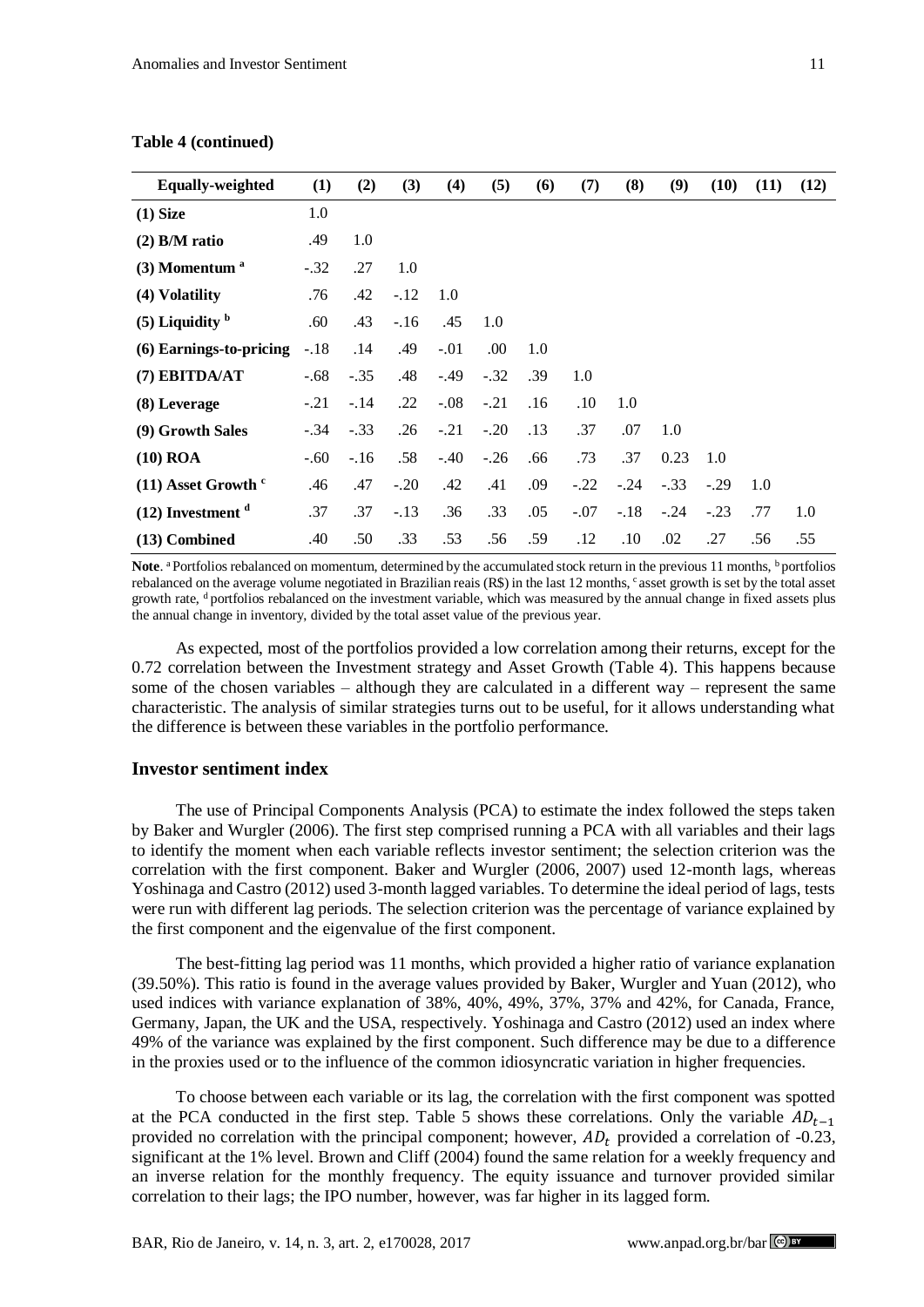#### Table 5

#### **Correlation between Variables and the First Principal Component**

|  |  |  | $NIPO_t$ $NIPO_{t-1}$ $NEI_t$ $NEI_{t-1}$ $TURN_t$ $TURN_{t-1}$ $AD_t$ $AD_{t-1}$         |  |
|--|--|--|-------------------------------------------------------------------------------------------|--|
|  |  |  | Correlation 0.3041*** 0.6915*** 0.5437*** 0.5436*** 0.5436*** 0.4614*** -0.2358*** -.0015 |  |

Note. <sup>a</sup> Quantities of initial public offers, <sup>b</sup> percentage of new equities issued, <sup>c</sup> stock turnover, <sup>d</sup> number of advancing issues to declining issues ratio

Level of significance: \* 10% \*\* 5% \*\*\*1%

Overall, variables related to investor behavior (turnover and the number of advancing issues to declining issues ratio) seem to reflect investor sentiment a little later than the variables related to firms' decisions to issue (initial and subsequent) stocks. Baker and Wurgler (2006, 2007) found an inverse effect and argued that the decisions to issue and sell stocks are conditioned to the market behavior in the previous months. Considering the strong correlation of the lagged NIPO variable, this difference seems to be related to the large number of IPO that occurred around the middle of 2007, anticipating the stock market high in that period up to the historical record reached in 2008.

In the second step, PCA was run only on selected variables ( $NEI_{t-1}$ ,  $NIPO_{t-1}$ ,  $TURN_t$  and  $AD<sub>t</sub>$ .). As a result, only the first principal component provided an eigenvalue over 1, explaining 39% of the variance in common, which is a relevant parcel. The high correlation of 0.84 between this first component and that estimated in the previous step implies a low informational loss; however, the use of more proxies could raise this correlation, approximating it to the 0.95 found in the index construction of Baker and Wurgler (2006).

To minimize the effects of the business cycle possibly captured by the index, in this third step the selected proxies were regressed on macroeconomic variables and then a PCA was run using the residuals. The variables used were the variations of the GDP, Selic, unemployment rate, and a dummy for recession periods of the Organisation for Economic Co-operation and Development (OECD). The orthogonalized index estimated on the first principal component explains 40% of the variation in common and is given by Equation 3.

$$
SENT_t = 0.39 NEI_{t-1} + 0.55 NIFO_{t-1} + 0.53 TURN_t + 0.42 AD_t
$$
\n(3)

Table 6 shows the correlation of the orthogonalized sentiment index constructed on the other variables, which is, most of the cases, high, except for the equity issuance ratio, which – despite its significant correlation at 10% level – has a low value. Baker and Wurgler's index (2006) showed similar behavior, also with a low correlation of the equity issuance variable with the other variables.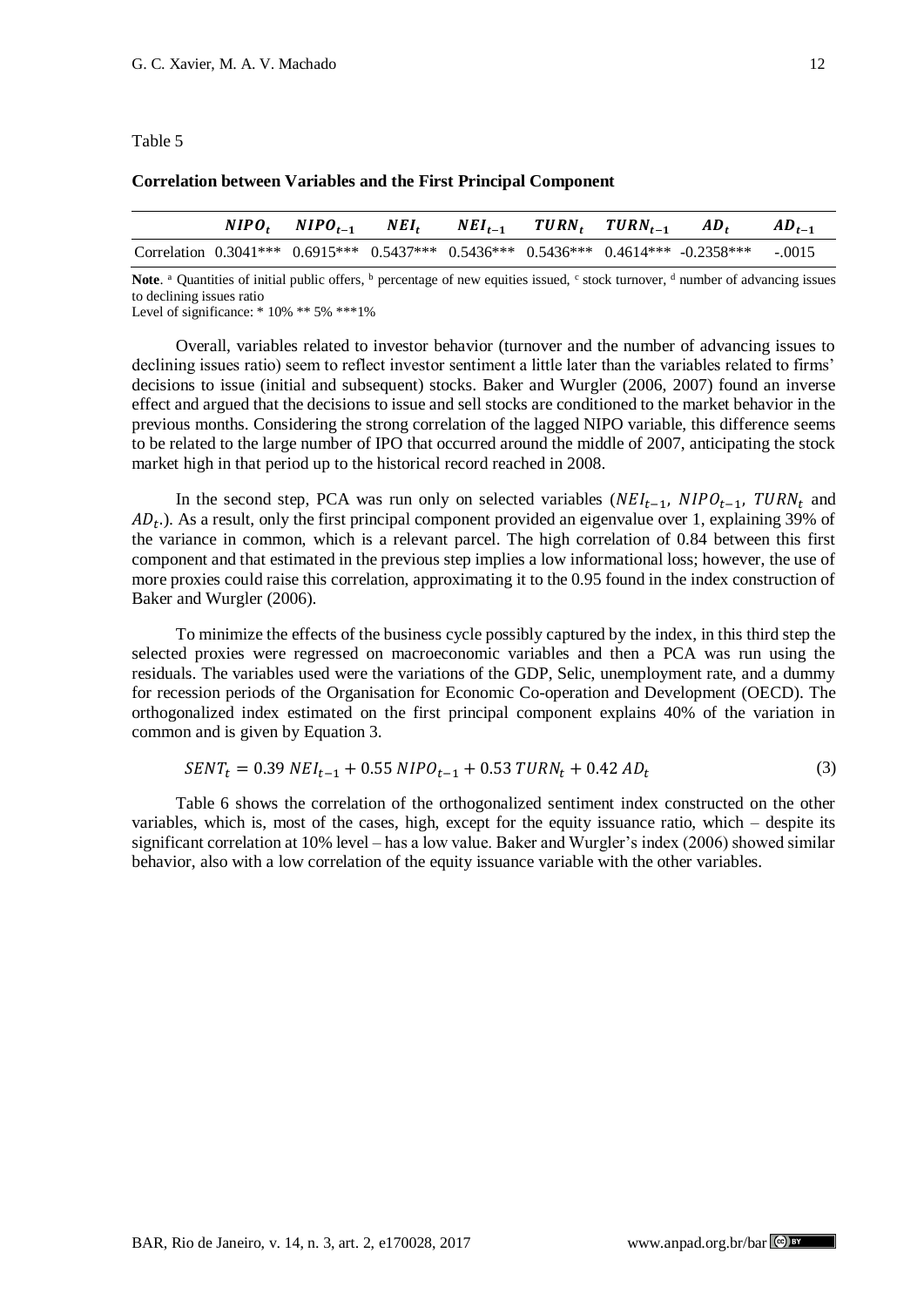#### Table 6

|                     | $SENT_t$  | $NIPO_t$   | $NEI_t$   | $TURN_t$  | $AD_t$   | $N}{PO}_{t-1}$ | $NEI_{t-1}$ | $TURN_{t-1}$ |
|---------------------|-----------|------------|-----------|-----------|----------|----------------|-------------|--------------|
| $NIPO_t^a$          | $0.00\,$  | 1.00       |           |           |          |                |             |              |
| $NEI_t^{\ b}$       | $0.14*$   | $0.25***$  | 1.00      |           |          |                |             |              |
| $TURN_t^{\text{c}}$ | $0.64***$ | 0.11       | 0.02      | 1.00      |          |                |             |              |
| $AD_t^d$            | $0.51***$ | $-0.20***$ | 0.04      | 0.10      | 1.00     |                |             |              |
| $NIPO_{t-1}$        | $0.72***$ | $0.14*$    | $0.15**$  | $0.31***$ | $0.17**$ | 1.00           |             |              |
| $NEI_{t-1}$         | $0.56***$ | $-0.10$    | $0.25***$ | 0.09      | $0.17**$ | $0.28***$      | 1.00        |              |
| $TURN_{t-1}$        | 0.11      | 0.10       | $0.19***$ | $0.26***$ | $-0.11$  | 0.08           | 0.07        | 1.00         |
| $AD_{t-1}$          | $-0.03$   | $-0.09$    | $-0.02$   | $0.13*$   | 0.02     | $-0.17*$       | 0.05        | 0.11         |

#### **Correlation Matrix of the Sentiment Index and Its Variables**

Note. <sup>a</sup> Quantities of initial public offers, <sup>b</sup> percentage of new equities issued, <sup>c</sup> stock turnover, <sup>d</sup> number of advancing issues to declining issues ratio.

Level of significance:  $* 10\%$  \*\* 5% \*\*\*1%

Figure 1 presents a plotting of the sentiment index and Ibovespa, both of which were transformed into a common scale to allow comparisons of their variations. Although the limited size of the sample does not cover a period long enough to find patterns in great events, it is possible to notice some correlation between the movement of the sentiment index and that of Ibovespa. In addition, it is possible to identify a rise in investor sentiment at moments before 2008.



Orthogonalized Investment Sentiment Index

## **Figure 1.** Sentiment Index and Ibovespa

#### **Investor sentiment and anomalies**

#### *Explanatory power of the sentiment index to predict returns*

Table 7 shows the value of the orthogonalized sentiment index coefficient and the statistical significance. The coefficient is negative and significant in the size anomaly both for the market-value weighted portfolios and for the equally-weighted portfolios. Stambaugh *et al.* (2012) conducted an additional analysis that relates Long-Short portfolios to risk factors, and they found similar results for the size factor. Another factor that provided significant results was liquidity, in this case, only when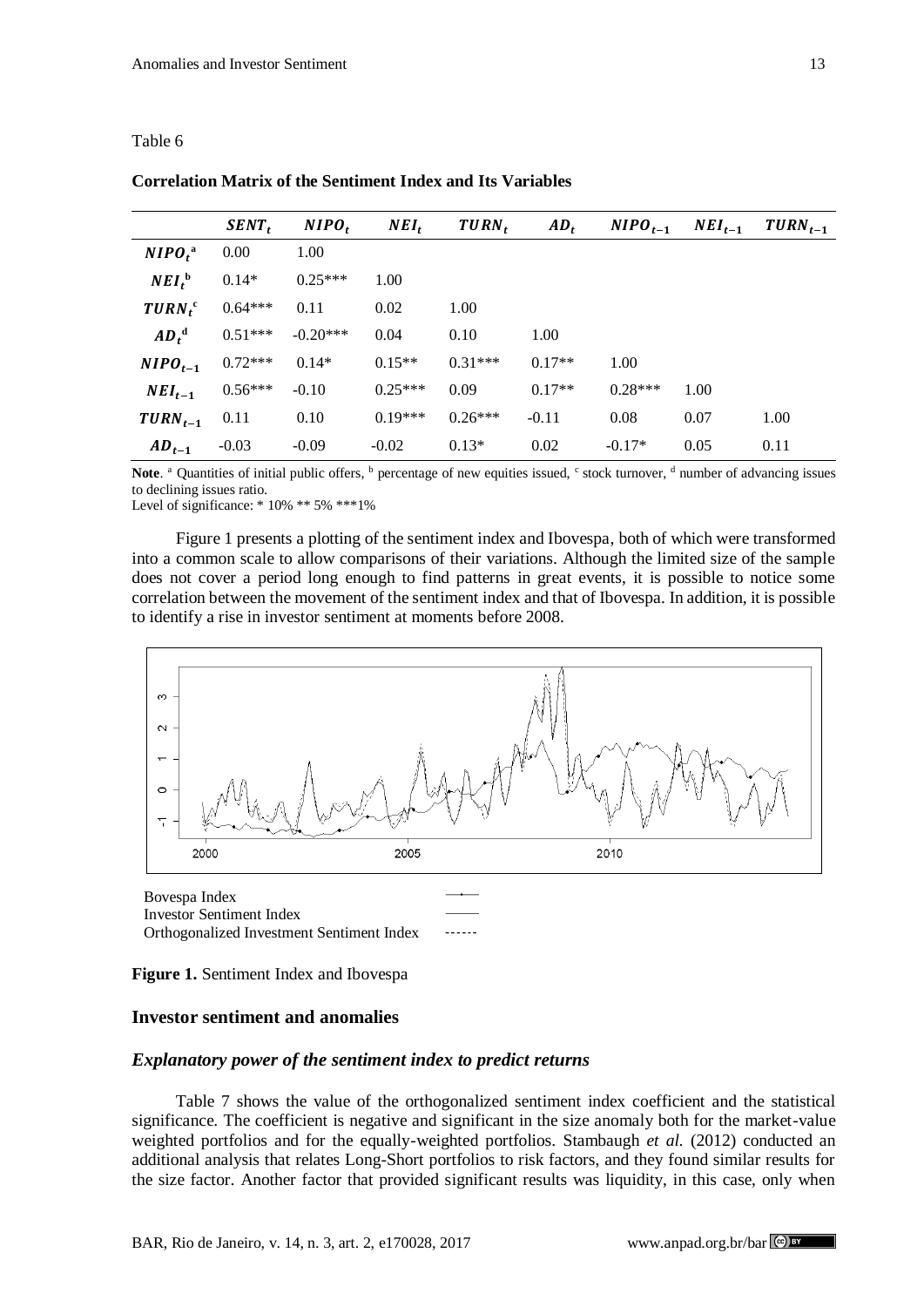market-value weighted. Unlike the findings of Stambaugh *et al.* (2012), Long was the highest position for liquidity.

## Table 7

| Panel A                | $R_{i,t} = \alpha + bSENT_{t-1} + \varepsilon_{i,t}$          |                  |            |            |                |            |
|------------------------|---------------------------------------------------------------|------------------|------------|------------|----------------|------------|
|                        |                                                               | Equally-weighted |            |            | Value-weighted |            |
| Anomalies <sup>a</sup> | Long                                                          | Short            | Long-Short | Long       | <b>Short</b>   | Long-Short |
| Size                   | $-0.009$                                                      | $-0.003$         | $-0.006*$  | $-0.020**$ | $-0.003$       | $-0.017*$  |
| <b>BM</b>              | $-0.006$                                                      | $-0.006$         | 0.000      | $-0.003$   | $-0.001$       | $-0.002$   |
| Momentum               | $-0.008$                                                      | $-0.005$         | $-0.002$   | $-0.006$   | 0.002          | $-0.008*$  |
| Volatility             | $-0.008$                                                      | $-0.004$         | $-0.004$   | $-0.002$   | $-0.004$       | 0.002      |
| Liquidity              | $-0.005$                                                      | $-0.005$         | 0.000      | $-0.012**$ | $-0.002$       | $-0.010**$ |
| Earnings-to-pricing    | $-0.007$                                                      | $-0.009$         | 0.002      | $-0.005$   | $-0.003$       | $-0.002$   |
| <b>EBITDA</b>          | $-0.003$                                                      | $-0.009$         | 0.005      | $-0.003$   | $-0.005$       | 0.002      |
| Leverage               | $-0.008$                                                      | $-0.005$         | $-0.002$   | $-0.005$   | $-0.003$       | $-0.002$   |
| <b>Growth Sales</b>    | $-0.006$                                                      | $-0.008$         | 0.002      | $-0.006$   | $-0.007$       | 0.001      |
| <b>ROA</b>             | $-0.006$                                                      | $-0.010$         | 0.004      | $-0.003$   | $-0.005$       | 0.001      |
| Asset Growth           | $-0.005$                                                      | $-0.008$         | 0.003      | $-0.001$   | $-0.006$       | 0.005      |
| Investment             | $-0.005$                                                      | $-0.008$         | 0.004      | $-0.001$   | $-0.006$       | 0.004      |
| Combined               | $-0.006$                                                      | $-0.007$         | 0.000      | $-0.006$   | $-0.004$       | $-0.002$   |
| Panel B                | $R_{i,t} = \alpha + bSENT_{t-1} + cMKT_t + \varepsilon_{i,t}$ |                  |            |            |                |            |
|                        |                                                               | Equally-weighted |            |            | Value-weighted |            |
| Anomalies <sup>a</sup> | Long                                                          | Short            | Long-Short | Long       | <b>Short</b>   | Long-Short |
| Size                   | $-0.006**$                                                    | 0.000            | $-0.006$   | $-0.018**$ | 0.001          | $-0.018**$ |
|                        |                                                               |                  |            |            |                |            |

## Regressions and Explanatory Capacity of the Sentiment Index  $(SENT_{t-1})$

BM  $-0.004**$   $-0.003$   $-0.001$   $0.000$   $0.002$   $-0.002$ Momentum -  $\frac{1}{0.005***}$  -0.002 -0.003 -0.003 0.006 -0.009\* Volatility -0.005\*\* -0.001 -0.004 0.001 0.000 0.001 Liquidity -0.003 -0.001 -0.002 -0.010\*\* 0.002 -0.011\*\*\* Earnings-to-pricing -0.004\*\* -0.005\*\* 0.001 -0.002 0.001 -0.002 EBITDA -0.001 -0.006\*\* 0.005 0.000 -0.001 0.001 Leverage  $-0.005**$   $-0.003$   $-0.002$   $-0.001$   $-0.001$   $-0.002$ Growth Sales -0.003 -0.006\*\* 0.003 -0.002 -0.004 0.001 ROA  $-0.003^{**}$   $-0.006^{**}$  0.003 0.000  $-0.001$  0.000 Asset Growth  $-0.003$   $-0.005$   $0.002$   $0.001$   $-0.002$   $0.003$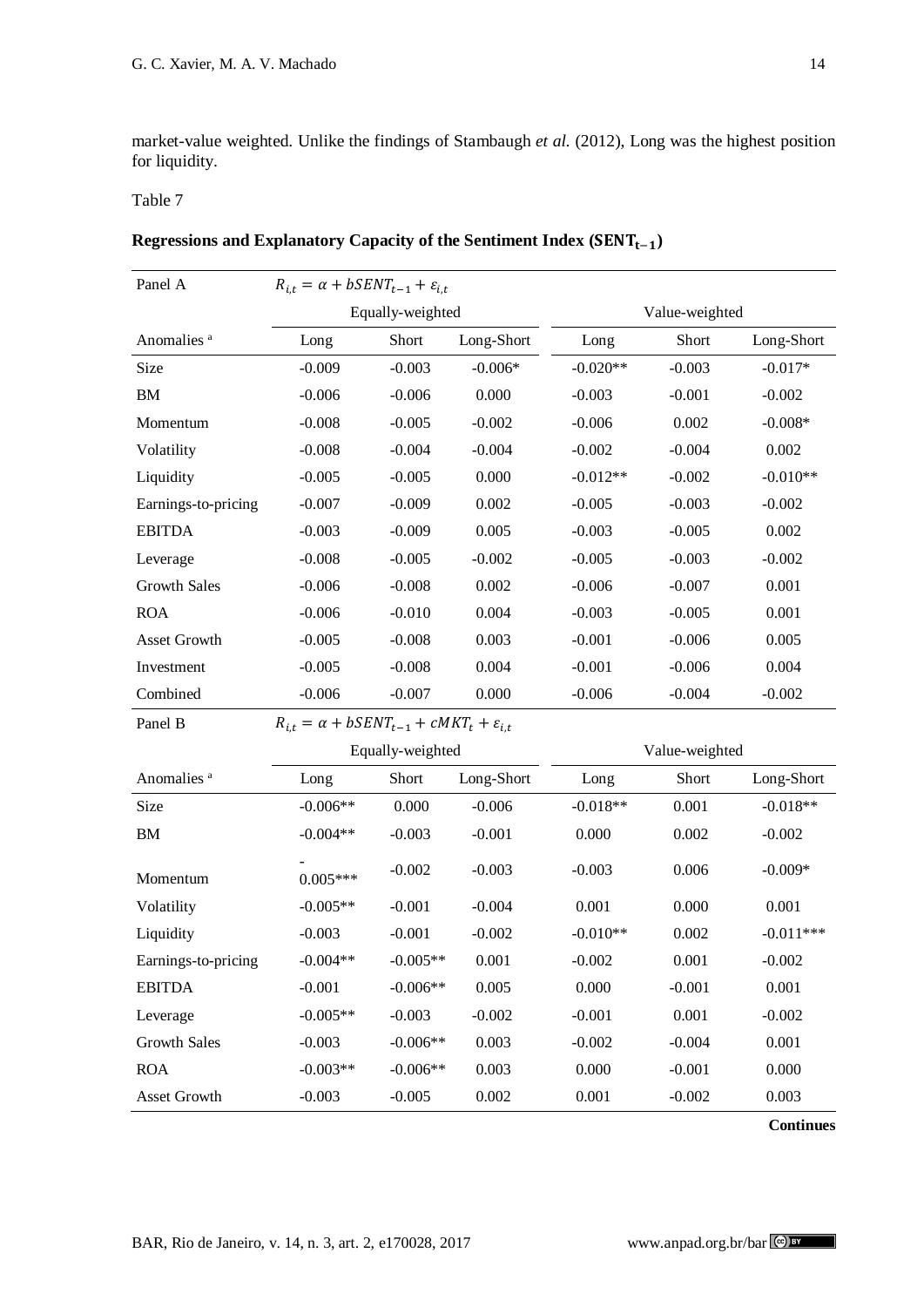| Panel B                 | $R_{i,t} = \alpha + bSENT_{t-1} + cMKT_t + \varepsilon_{i,t}$ |                  |                                                                                 |                                                                                          |                |            |
|-------------------------|---------------------------------------------------------------|------------------|---------------------------------------------------------------------------------|------------------------------------------------------------------------------------------|----------------|------------|
|                         |                                                               | Equally-weighted |                                                                                 |                                                                                          | Value-weighted |            |
| Anomalies <sup>a</sup>  | Long                                                          | Short            | Long-Short                                                                      | Long                                                                                     | Short          | Long-Short |
| Investment              | $-0.002$                                                      | $-0.005*$        | 0.003                                                                           | 0.001                                                                                    | $-0.002$       | 0.003      |
| Combined                | $0.004***$                                                    | $-0.004**$       | 0.000                                                                           | $-0.003***$                                                                              | 0.000          | $-0.003**$ |
| Panel C                 |                                                               |                  | $R_{i,t} = \alpha + bSENT_{t-1} + cMKT_t + dSMB_t + eHML_t + \varepsilon_{i,t}$ |                                                                                          |                |            |
|                         |                                                               | Equally-weighted |                                                                                 |                                                                                          | Value-weighted |            |
| Anomalies <sup>a</sup>  | Long                                                          | Short            | Long-Short                                                                      | Long                                                                                     | Short          | Long-Short |
| Size                    | $-0.002$                                                      | 0.001            | $-0.002$                                                                        | $-0.014$                                                                                 | 0.000          | $-0.014$   |
| <b>BM</b>               | $-0.001$                                                      | 0.000            | $-0.001$                                                                        | 0.000                                                                                    | $-0.001$       | 0.001      |
| Momentum                | $-0.002$                                                      | 0.002            | $-0.004$                                                                        | $-0.001$                                                                                 | $0.007*$       | $-0.008*$  |
| Volatility              | $-0.001$                                                      | 0.002            | $-0.003$                                                                        | 0.003                                                                                    | 0.000          | 0.003      |
| Liquidity               | 0.001                                                         | 0.000            | 0.001                                                                           | $-0.008*$                                                                                | 0.001          | $-0.008**$ |
| Earnings-to-<br>pricing | $-0.002$                                                      | $-0.001$         | $-0.001$                                                                        | $-0.001$                                                                                 | 0.003          | $-0.004$   |
| <b>EBITDA</b>           | 0.001                                                         | $-0.001$         | 0.002                                                                           | 0.000                                                                                    | $-0.001$       | 0.000      |
| Leverage                | $-0.002$                                                      | 0.001            | $-0.002$                                                                        | 0.000                                                                                    | 0.001          | $-0.001$   |
| <b>Growth Sales</b>     | 0.001                                                         | $-0.001$         | 0.002                                                                           | $-0.001$                                                                                 | $-0.001$       | 0.000      |
| <b>ROA</b>              | $-0.001$                                                      | $-0.001$         | 0.000                                                                           | 0.000                                                                                    | 0.002          | $-0.002$   |
| Asset Growth            | 0.001                                                         | 0.000            | 0.001                                                                           | 0.002                                                                                    | 0.000          | 0.002      |
| Investment              | 0.001                                                         | $-0.001$         | 0.002                                                                           | 0.001                                                                                    | $-0.001$       | 0.002      |
| Combined                | 0.000                                                         | 0.000            | $-0.001$                                                                        | $-0.002$                                                                                 | 0.001          | $-0.002$   |
| Panel D                 |                                                               |                  |                                                                                 | $R_{i,t} = \alpha + bSENT_{t-1} + cMKT_t + dSMB_t + eHML_t + fUMD_t + \varepsilon_{i,t}$ |                |            |

## **Table 7 (continued)**

Equally-weighted Value-weighted Anomalies<sup>a</sup> Long Short Long-Short Long Short Long-Short Size -0.002 0.001 -0.003 -0.015 0.000 -0.015 BM  $-0.001$   $0.000$   $-0.001$   $0.001$   $-0.001$   $0.002$ Momentum -0.001 0.001 -0.002 0.000 0.005 -0.005 Volatility -0.001 0.002 -0.003 0.003 0.000 0.003 Liquidity 0.000 0.000 0.001 -0.008\* 0.001 -0.008\*\* Earnings-topricing -0.002 -0.002 0.000 -0.001 0.002 -0.002 EBITDA 0.001 -0.002 0.003 0.000 -0.001 0.001 Leverage  $-0.002$   $0.000$   $-0.002$   $0.000$   $0.000$   $-0.001$ Growth Sales 0.000 -0.002 0.002 -0.001 -0.001 0.000 ROA -0.001 -0.002 0.001 0.000 0.001 -0.001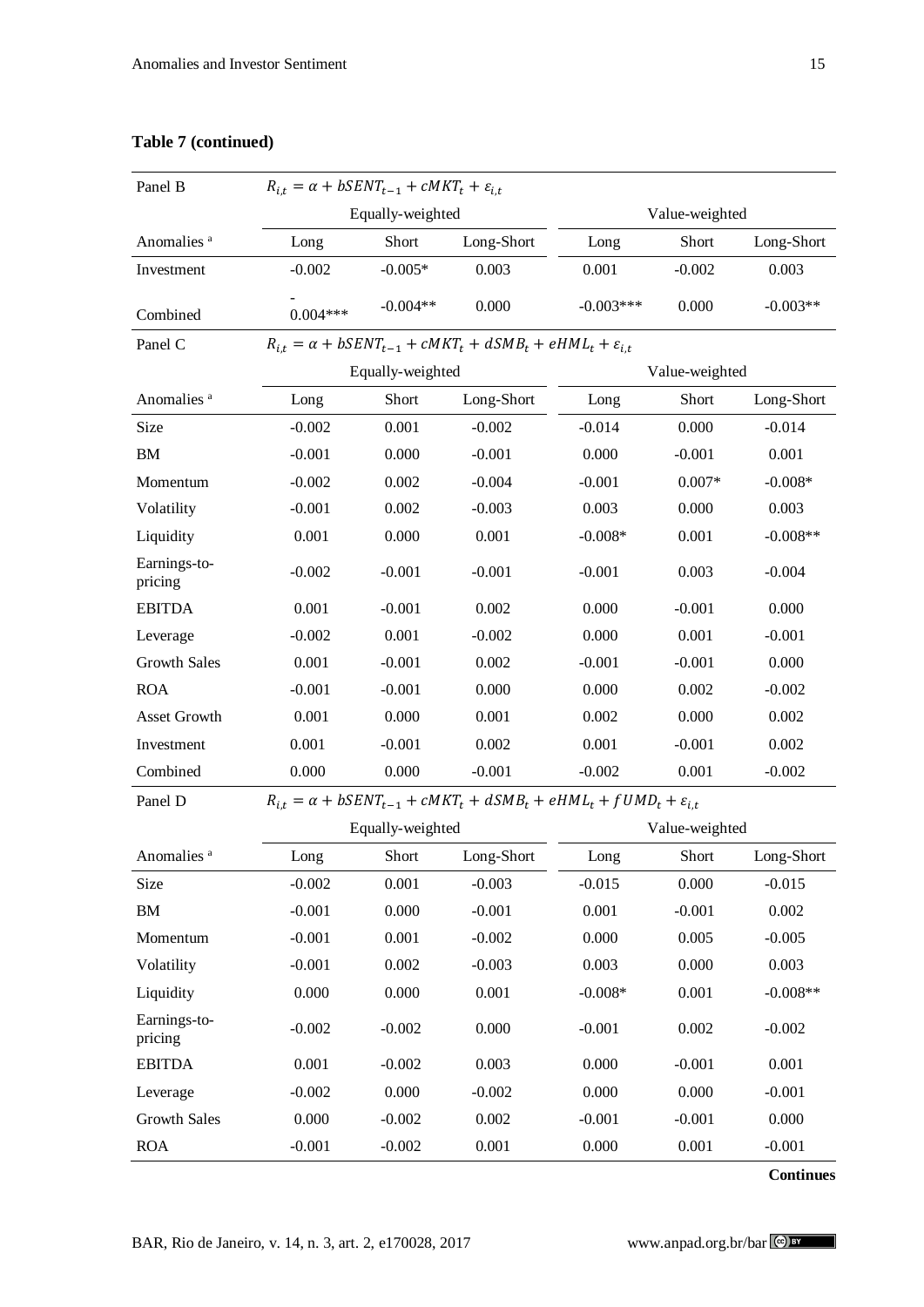| Panel D                | $R_{i,t} = \alpha + bSENT_{t-1} + cMKT_t + dSMB_t + eHML_t + fUMD_t + \varepsilon_{i,t}$ |                  |            |                |              |            |  |  |  |
|------------------------|------------------------------------------------------------------------------------------|------------------|------------|----------------|--------------|------------|--|--|--|
|                        |                                                                                          | Equally-weighted |            | Value-weighted |              |            |  |  |  |
| Anomalies <sup>a</sup> | Long                                                                                     | <b>Short</b>     | Long-Short | Long           | <b>Short</b> | Long-Short |  |  |  |
| Asset Growth           | 0.000                                                                                    | 0.000            | 0.000      | 0.001          | 0.000        | 0.002      |  |  |  |
| Investment             | 0.001                                                                                    | $-0.001$         | 0.002      | 0.001          | $-0.001$     | 0.002      |  |  |  |
| Combined               | $-0.001$                                                                                 | 0.000            | 0.000      | $-0.001$       | 0.000        | $-0.002$   |  |  |  |

#### **Table 7 (continued)**

Note. <sup>a</sup> For each of the studied anomalies, Long-Short portfolios were created on the extreme quintiles, 1 and 5, where Long position was the high-performance quintile, depending on the anomaly behavior in the Brazilian market. Level of significance: \* 10% \*\* 5% \*\*\*1%; Standard errors adjusted for serial correlation, using Newey-West 4-lag standard error.

At CAPM, apart from size and liquidity, the spread for the combined portfolio was also significant, where Long was the only significant part. Considering this model, it is possible to see the appearance of anomalies in which the index is significant, especially for the portfolios in which the return is equally-weighted. However, as it is controlled for the three factors of Fama and French (1993), the index loses its predictive power for all portfolios, except for momentum, whose explanation is – right after – absorbed by momentum. One likely justification for such a result is that the sentiment index may have characteristics related to the other risk factors.

The use of the sentiment index changes may be the best alternative as a return predictor. Table 8 shows the significance and the relation of the index changes. The anomalies that are significant in the CAPM, and persist even when the three-factor and four-factor models are used, corroborate Baker and Wurgler (2007), which provided a greater efficiency for the index changes to explain returns more frequently.

Table 8

| Panel A                 | $R_{i,t} = \alpha + b\Delta SENT_{t-1} + \varepsilon_{i,t}$ |                  |             |          |                |            |  |  |
|-------------------------|-------------------------------------------------------------|------------------|-------------|----------|----------------|------------|--|--|
|                         |                                                             | Equally-weighted |             |          | Value-weighted |            |  |  |
| Anomalies <sup>a</sup>  | Long                                                        | Short            | Long-Short  | Long     | Short          | Long-Short |  |  |
| Size                    | $-0.008$                                                    | 0.001            | $-0.009$    | $-0.013$ | $-0.006$       | $-0.007$   |  |  |
| BM                      | $-0.007$                                                    | $-0.003$         | $-0.004$    | $-0.002$ | $-0.011$       | 0.010      |  |  |
| Momentum                | $-0.002$                                                    | $-0.003$         | 0.001       | $-0.012$ | $-0.005$       | $-0.006$   |  |  |
| Volatility              | $-0.006$                                                    | 0.001            | $-0.007$    | 0.003    | $-0.006$       | 0.010      |  |  |
| Liquidity               | $-0.009$                                                    | $-0.003$         | $-0.006$    | $-0.010$ | $-0.012$       | 0.002      |  |  |
| Earnings-to-<br>pricing | $-0.006$                                                    | $-0.002$         | $-0.004$    | 0.000    | 0.000          | 0.000      |  |  |
| <b>EBITDA</b>           | $-0.001$                                                    | $-0.003$         | 0.002       | $-0.006$ | 0.001          | $-0.007$   |  |  |
| Leverage                | $-0.005$                                                    | $-0.003$         | $-0.002$    | 0.000    | $-0.005$       | 0.004      |  |  |
| <b>Growth Sales</b>     | $-0.003$                                                    | $-0.005$         | 0.003       | 0.001    | $-0.001$       | 0.003      |  |  |
| <b>ROA</b>              | $-0.005$                                                    | $-0.004$         | 0.000       | $-0.006$ | 0.006          | $-0.011$   |  |  |
| <b>Asset Growth</b>     | $-0.008$                                                    | 0.007            | $-0.015***$ | $-0.002$ | 0.008          | $-0.009$   |  |  |

#### **Regressions and Explanatory Capacity of the Sentiment Index Changes (** $\Delta$ **SENT<sub>t-1</sub>)**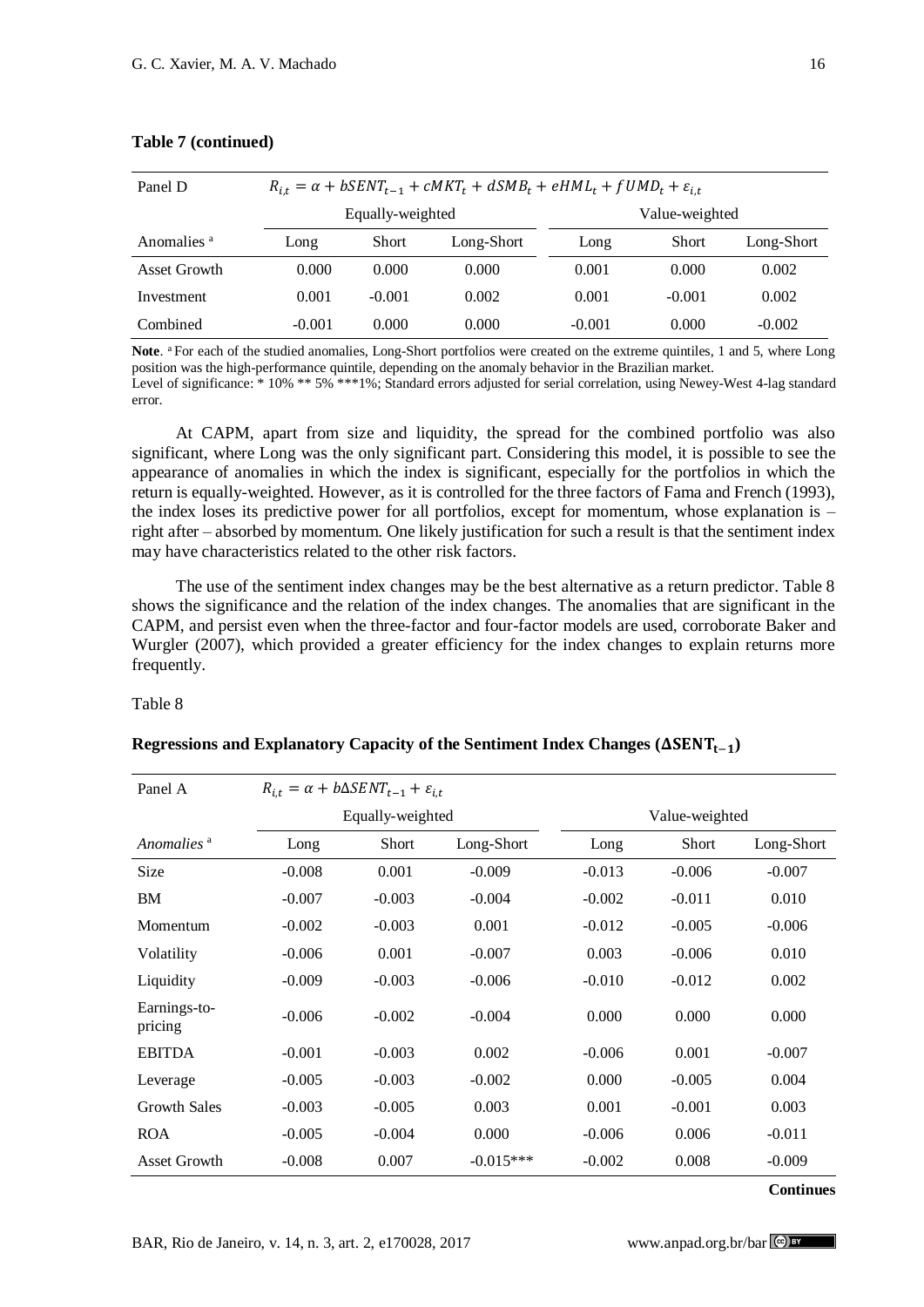| Panel A                 |          | $R_{i,t} = \alpha + b\Delta SENT_{t-1} + \varepsilon_{i,t}$                            |            |                |                |            |  |  |  |
|-------------------------|----------|----------------------------------------------------------------------------------------|------------|----------------|----------------|------------|--|--|--|
|                         |          | Equally-weighted                                                                       |            |                | Value-weighted |            |  |  |  |
| Anomalies <sup>a</sup>  | Long     | Short                                                                                  | Long-Short | Long           | Short          | Long-Short |  |  |  |
| Investment              | $-0.003$ | 0.003                                                                                  | $-0.005$   | 0.002          | 0.009          | $-0.007$   |  |  |  |
| Combined                | $-0.005$ | $-0.001$                                                                               | $-0.004*$  | $-0.004$       | $-0.003$       | $-0.001$   |  |  |  |
| Panel B                 |          | $R_{i,t} = \alpha + b\Delta SENT_{t-1} + cMKT_t + \varepsilon_{i,t}$                   |            |                |                |            |  |  |  |
|                         |          | Equally-weighted                                                                       |            |                | Value-weighted |            |  |  |  |
| Anomalies <sup>d</sup>  | Long     | Short                                                                                  | Long-Short | Long           | Short          | Long-Short |  |  |  |
| Size                    | $-0.003$ | $0.006**$                                                                              | $-0.010$   | $-0.009$       | 0.000          | $-0.009$   |  |  |  |
| <b>BM</b>               | $-0.003$ | 0.002                                                                                  | $-0.005$   | 0.003          | $-0.006$       | 0.009      |  |  |  |
| Momentum                | 0.003    | 0.003                                                                                  | 0.000      | $-0.006$       | 0.001          | $-0.007$   |  |  |  |
| Volatility              | $-0.002$ | 0.006                                                                                  | $-0.008$   | $0.008*$       | 0.000          | 0.009      |  |  |  |
| Liquidity               | $-0.005$ | 0.003                                                                                  | $-0.009$   | $-0.007$       | $-0.006**$     | 0.000      |  |  |  |
| Earnings-to-<br>pricing | $-0.002$ | 0.004                                                                                  | $-0.006$   | 0.005          | 0.006          | $-0.001$   |  |  |  |
| <b>EBITDA</b>           | 0.003    | 0.002                                                                                  | 0.001      | $-0.001$       | 0.007          | $-0.008$   |  |  |  |
| Leverage                | 0.000    | 0.002                                                                                  | $-0.002$   | 0.005          | 0.001          | 0.004      |  |  |  |
| <b>Growth Sales</b>     | 0.003    | 0.000                                                                                  | 0.003      | $0.007*$       | 0.005          | 0.002      |  |  |  |
| <b>ROA</b>              | 0.000    | 0.001                                                                                  | $-0.002$   | 0.000          | 0.013          | $-0.013$   |  |  |  |
| Asset Growth            | $-0.004$ | $0.012**$                                                                              | $-0.016$   | 0.002          | $0.014***$     | $-0.012**$ |  |  |  |
| Investment              | 0.002    | 0.009                                                                                  | $-0.007$   | 0.006          | $0.015***$     | $-0.009$   |  |  |  |
| Combined                | $-0.001$ | 0.004                                                                                  | $-0.005$   | 0.001          | 0.004          | $-0.003$   |  |  |  |
| Panel C                 |          | $R_{i,t} = \alpha + b\Delta SENT_{t-1} + cMKT_t + dSMB_t + eHML_t + \varepsilon_{i,t}$ |            |                |                |            |  |  |  |
|                         |          | Equally-weighted                                                                       |            | Value-weighted |                |            |  |  |  |
| Anomalies <sup>d</sup>  | Long     | Short                                                                                  | Long-Short | Long           | Short          | Long-Short |  |  |  |
| Size                    | $-0.002$ | $0.007**$                                                                              | $-0.008*$  | $-0.006$       | 0.000          | $-0.005$   |  |  |  |
| BM                      | $-0.001$ | 0.003                                                                                  | $-0.004$   | 0.003          | $-0.004$       | 0.006      |  |  |  |
| Momentum                | 0.003    | 0.004                                                                                  | $-0.001$   | $-0.007*$      | 0.002          | $-0.008$   |  |  |  |
| Volatility              | 0.000    | $0.007**$                                                                              | $-0.007*$  | $0.010**$      | 0.000          | $0.010*$   |  |  |  |

Liquidity -0.004 0.004 -0.008 -0.006 -0.007\*\*\* 0.001

Earnings-to-<br>pricing -0.001 0.006\*\* -0.007 0.005 0.008 -0.002

 $EBITDA$  0.003 0.004 0.000 -0.001 0.009\* -0.010\*\* Leverage 0.001 0.003 -0.002 0.006 0.002 0.004 Growth Sales 0.004 0.001 0.002 0.007\* 0.006 0.001 ROA  $0.000$   $0.003$   $-0.003$   $-0.001$   $0.014*$   $-0.015**$ 

## **Table 8 (continued)**

BAR, Rio de Janeiro, v. 14, n. 3, art. 2, e170028, 2017 www.anpad.org.br/bar [ce] EV

Earnings-to-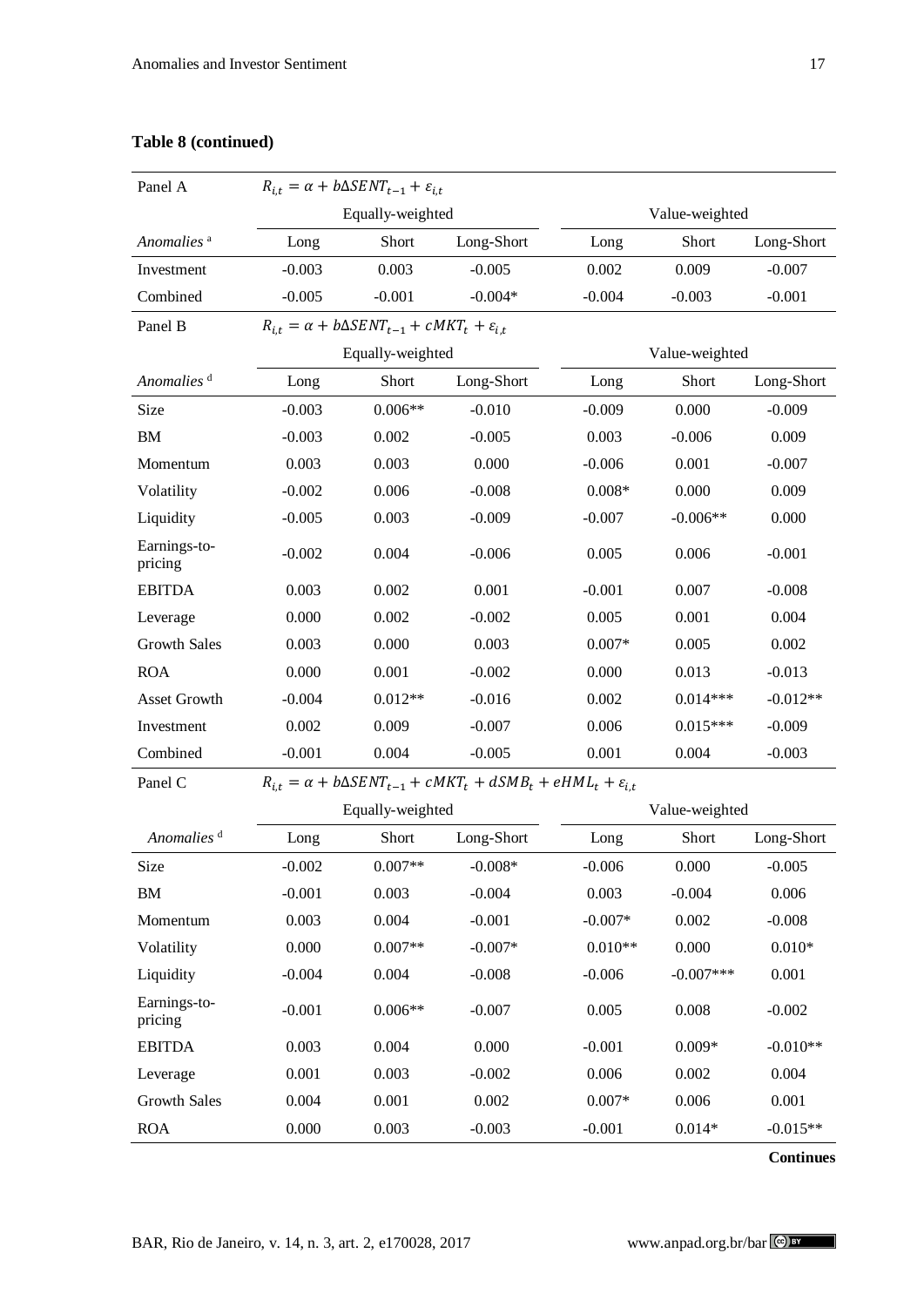| Panel C                 | $R_{i,t} = \alpha + b\Delta SENT_{t-1} + cMKT_t + dSMB_t + eHML_t + \varepsilon_{i,t}$ |                  |                                                                                                 |           |                |            |  |  |
|-------------------------|----------------------------------------------------------------------------------------|------------------|-------------------------------------------------------------------------------------------------|-----------|----------------|------------|--|--|
|                         | Equally-weighted                                                                       |                  |                                                                                                 |           | Value-weighted |            |  |  |
| Anomalies <sup>d</sup>  | Long                                                                                   | Short            | Long-Short                                                                                      | Long      | Short          | Long-Short |  |  |
| Asset Growth            | $-0.003$                                                                               | $0.013***$       | $-0.016***$                                                                                     | 0.003     | $0.014***$     | $-0.011*$  |  |  |
| Investment              | 0.003                                                                                  | $0.009***$       | $-0.007$                                                                                        | 0.007     | $0.015***$     | $-0.009$   |  |  |
| Combined                | 0.000                                                                                  | $0.005**$        | $-0.005***$                                                                                     | 0.001     | $0.004*$       | $-0.003$   |  |  |
| Panel D                 |                                                                                        |                  | $R_{i,t} = \alpha + b\Delta SENT_{t-1} + cMKT_t + dSMB_t + eHML_t + fUMD_t + \varepsilon_{i,t}$ |           |                |            |  |  |
|                         |                                                                                        | Equally-weighted |                                                                                                 |           | Value-weighted |            |  |  |
| Anomalies <sup>d</sup>  | Long                                                                                   | Short            | Long-Short                                                                                      | Long      | Short          | Long-Short |  |  |
| Size                    | $-0.002$                                                                               | $0.007**$        | $-0.009*$                                                                                       | $-0.006$  | 0.000          | $-0.005$   |  |  |
| <b>BM</b>               | $-0.001$                                                                               | 0.002            | $-0.004$                                                                                        | 0.003     | $-0.004$       | 0.007      |  |  |
| Momentum                | 0.004                                                                                  | 0.003            | 0.001                                                                                           | $-0.006*$ | 0.000          | $-0.006$   |  |  |
| Volatility              | $-0.001$                                                                               | $0.006**$        | $-0.007*$                                                                                       | $0.010**$ | $-0.001$       | $0.010*$   |  |  |
| Liquidity               | $-0.005$                                                                               | 0.003            | $-0.008$                                                                                        | $-0.006$  | $-0.007**$     | 0.001      |  |  |
| Earnings-to-<br>pricing | $-0.001$                                                                               | $0.005*$         | $-0.006$                                                                                        | 0.005     | 0.007          | $-0.001$   |  |  |
| <b>EBITDA</b>           | 0.003                                                                                  | 0.003            | 0.000                                                                                           | $-0.001$  | $0.008*$       | $-0.009**$ |  |  |
| Leverage                | 0.001                                                                                  | 0.002            | $-0.002$                                                                                        | 0.006     | 0.002          | 0.004      |  |  |
| <b>Growth Sales</b>     | 0.003                                                                                  | 0.001            | 0.002                                                                                           | $0.007*$  | 0.006          | 0.001      |  |  |
| <b>ROA</b>              | 0.000                                                                                  | 0.002            | $-0.002$                                                                                        | 0.000     | $0.013*$       | $-0.014*$  |  |  |
| Asset Growth            | $-0.003$                                                                               | $0.013***$       | $-0.016***$                                                                                     | 0.003     | $0.014***$     | $-0.011*$  |  |  |
| Investment              | 0.003                                                                                  | $0.009***$       | $-0.007$                                                                                        | 0.006     | $0.015***$     | $-0.009$   |  |  |
| Combined                | 0.000                                                                                  | $0.005*$         | $-0.005***$                                                                                     | 0.002     | $0.004*$       | $-0.003$   |  |  |

#### **Table 8 (continued)**

Note. <sup>a</sup> For each of the studied anomalies, Long-Short portfolios were created on the extreme quintiles, 1 and 5, where Long position was the high-performance quintile, depending on the anomaly behavior in the Brazilian market.

Level of significance: \* 10% \*\* 5% \*\*\*1%; Standard errors adjusted for serial correlation, using Newey-West 4-lag standard error.

The results obtained by the sentiment index changes are favorable to the hypotheses raised in this work, since all anomalies that had a significant coefficient for Long-Short position also had significance only for the Short coefficients. These results are similar to those found by Stambaugh *et al.* (2012), who argue that this Long-Short power deriving from Short is an evidence of the existence of short-sale constraints. In the market-value weighted portfolios, this happens with asset growth, ROA and EBITDA, whereas in the equally-weighted portfolios, this effect takes place for size, volatility, asset growth anomalies and combined strategy.

For most of the portfolios, there is a negative relation between the sentiment index and the long position, as well as a positive relation between the index and the short position. This result is the opposite of that found by Stambaugh *et al.* (2012) in the US market, and corroborates the findings of Yoshinaga and Castro (2012) for the Brazilian market. Such evidences suggest that, in Brazil, the anomalies are also influenced by a reversion pattern, where excessively optimistic periods tend to be followed by negative returns and vice-versa.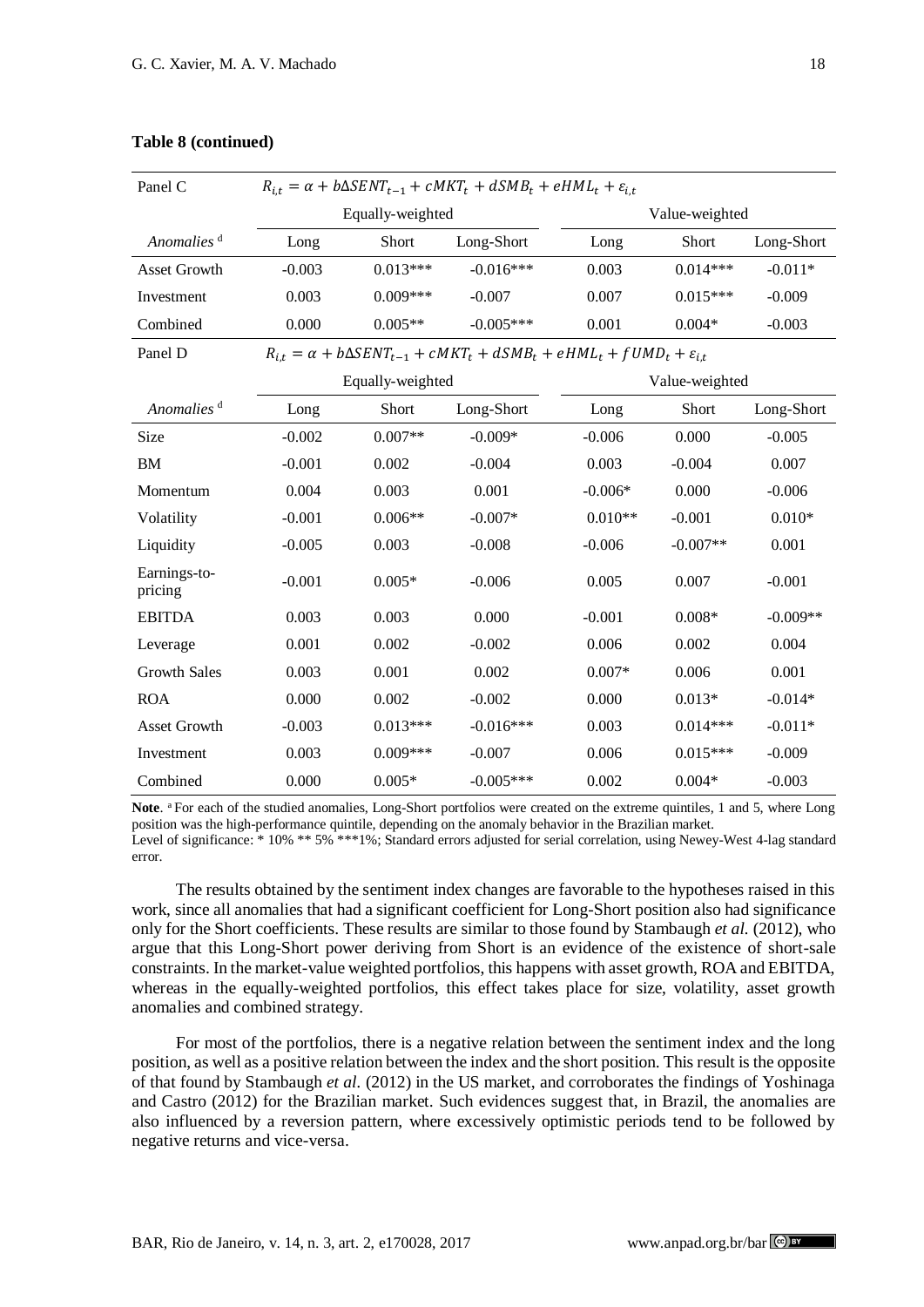## *Portfolio performance followed by periods of optimism and pessimism*

The second analysis to investigate the relation between anomalies and investor sentiment sought to identify the behavior of the short, long and long-short portfolios in periods of optimism and pessimism. For this, the sample periods were classified as optimistic when the estimated sentiment index was over the median in the previous month.

#### Table 9

## Average Returns after Periods of Optimism and Pessimism  $(SENT_{t-1})$

| Panel $A$ – market-value weighted |                |                |          |                |                |         |                |                |         |
|-----------------------------------|----------------|----------------|----------|----------------|----------------|---------|----------------|----------------|---------|
|                                   | Long           |                |          | Short          |                |         | Long-Short     |                |         |
| Anomalies <sup>d</sup>            | O <sup>a</sup> | P <sup>b</sup> | $O-Pc$   | O <sup>a</sup> | P <sup>b</sup> | $O-Pc$  | O <sup>a</sup> | P <sup>b</sup> | $O-Pc$  |
| Size                              | $2.16***$      | $6.19***$      | $-4.04*$ | 0.42           | 0.21           | 0.21    | $1.74**$       | 5.99           | $-4.25$ |
| <b>BM</b>                         | 0.29           | 0.52           | $-0.23$  | 0.74           | $-0.41$        | 1.14    | $-0.45$        | 0.92           | $-1.37$ |
| Momentum                          | 0.42           | 0.76           | $-0.34$  | 1.26           | $-0.87$        | 2.14    | $-0.85$        | 1.63           | $-2.48$ |
| Volatility                        | $1.24*$        | $1.25*$        | $-0.01$  | $-0.58$        | $-0.54$        | $-0.04$ | $1.82***$      | 1.78           | 0.04    |
| Liquidity                         | $1.24*$        | $1.74**$       | $-0.50$  | 0.68           | $-0.04$        | 0.72    | 0.56           | 1.78           | $-1.22$ |
| Earnings-to-pricing 1.01*         |                | 1.39**         | $-0.38$  | $-0.02$        | $-0.66$        | 0.64    | $1.03*$        | 2.05           | $-1.02$ |
| <b>EBITDA</b>                     | 0.71           | 0.72           | $-0.01$  | 0.82           | 0.54           | 0.28    | $-0.11$        | 0.18           | $-0.29$ |
| Leverage                          | 0.54           | $1.02*$        | $-0.48$  | 0.11           | $-0.34$        | 0.44    | 0.43           | 1.36           | $-0.93$ |
| <b>Growth Sales</b>               | 0.54           | 0.70           | $-0.16$  | $-0.03$        | 0.73           | $-0.76$ | 0.57           | $-0.03$        | 0.61    |
| <b>ROA</b>                        | 0.74           | $0.88*$        | $-0.14$  | $-0.62$        | $-0.77$        | 0.15    | $1.37**$       | 1.65           | $-0.28$ |
| <b>Asset Growth</b>               | $0.85*$        | 0.10           | 0.75     | $-0.10$        | 0.39           | $-0.49$ | 0.95           | $-0.30$        | 1.25    |
| Investment                        | 0.49           | $-0.08$        | 0.57     | $-0.19$        | 0.32           | $-0.51$ | 0.67           | $-0.40$        | 1.08    |
| Combined                          | 0.80           | $1.24**$       | $-0.43$  | 0.16           | $-0.17$        | 0.32    | $0.65**$       | 1.40           | $-0.76$ |

Panel B – Equally-weighted

|                        | Long           |                |           | <b>Short</b>   |                |           | Long-Short     |                |         |
|------------------------|----------------|----------------|-----------|----------------|----------------|-----------|----------------|----------------|---------|
| Anomalies <sup>d</sup> | O <sup>a</sup> | P <sub>b</sub> | $Q - P^c$ | O <sup>a</sup> | P <sub>b</sub> | $Q - P^c$ | O <sup>a</sup> | P <sub>b</sub> | $O-Pc$  |
| Size                   | $-0.50$        | 0.43           | $-0.93$   | $-0.37$        | $-0.60$        | 0.22      | $-0.13$        | 1.03           | $-1.16$ |
| <b>BM</b>              | 0.27           | 0.13           | 0.14      | $-1.01$        | $-0.83$        | $-0.18$   | $1.28***$      | 0.96           | 0.32    |
| Momentum               | $-0.29$        | 0.03           | $-0.32$   | $-0.74$        | $-1.06$        | 0.32      | 0.45           | 1.09           | $-0.64$ |
| Volatility             | $-0.16$        | 0.76           | $-0.92$   | $-0.93$        | $-1.71$        | 0.79      | $0.77*$        | 2.48           | $-1.70$ |
| Liquidity              | 0.26           | $-0.06$        | 0.32      | $-1.08$        | $-1.01$        | $-0.07$   | $1.34**$       | 0.95           | 0.40    |
| Earnings-to-pricing    | 0.36           | $0.79*$        | $-0.44$   | $-1.34*$       | $-1.24$        | $-0.10$   | $1.69***$      | 2.03           | $-0.33$ |
| <b>EBITDA</b>          | 0.44           | 0.08           | 0.36      | $-1.21$        | $-0.80$        | $-0.41$   | $1.65***$      | 0.87           | 0.77    |
| Leverage               | $-0.15$        | 0.04           | $-0.19$   | $-0.28$        | $-0.53$        | 0.25      | 0.13           | 0.56           | $-0.43$ |
| <b>Growth Sales</b>    | 0.16           | $-0.24$        | 0.41      | $-1.04$        | $-0.40$        | $-0.64$   | $1.21***$      | 0.15           | $1.05*$ |
| <b>ROA</b>             | 0.37           | 0.45           | $-0.08$   | $-1.43*$       | $-0.55$        | $-0.87$   | $1.80***$      | 1.01           | 0.8     |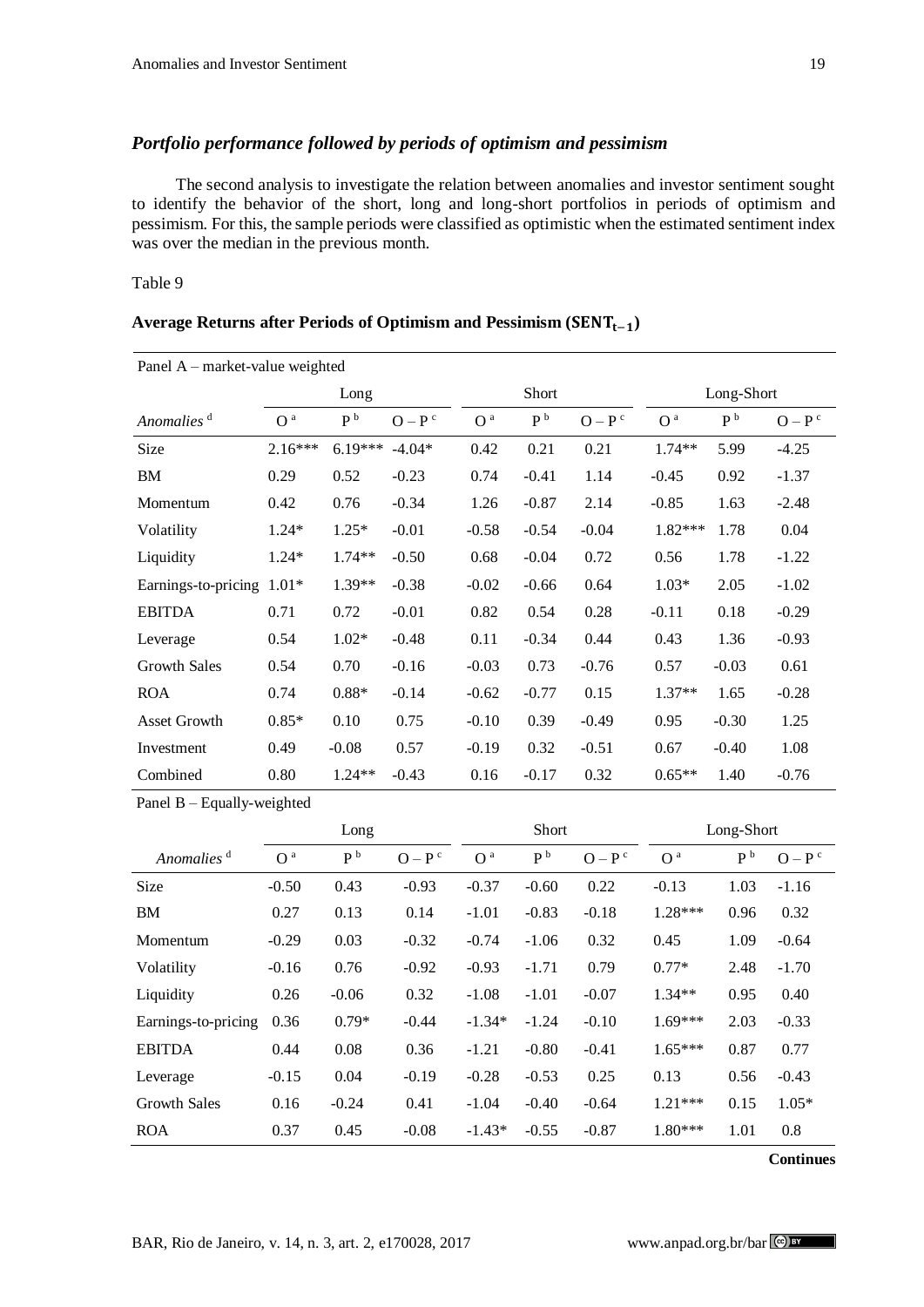| Panel $B -$ Equally-weighted |                |                    |           |              |                           |           |            |                           |           |  |
|------------------------------|----------------|--------------------|-----------|--------------|---------------------------|-----------|------------|---------------------------|-----------|--|
|                              | Long           |                    |           | <b>Short</b> |                           |           | Long-Short |                           |           |  |
| Anomalies <sup>d</sup>       | O <sup>a</sup> | $\mathbf{p}^{\,b}$ | $Q - P^c$ | $\Omega^a$   | $\mathbf{p}^{\mathsf{b}}$ | $Q - P^c$ | $\Omega^a$ | $\mathbf{p}^{\mathsf{b}}$ | $Q - P^c$ |  |
| Asset Growth                 | $-0.39$        | $-0.34$            | $-0.04$   | $-0.59$      | $-0.40$                   | $-0.19$   | 0.20       | 0.06                      | 0.14      |  |
| Investment                   | $-0.09$        | $-0.40$            | 0.31      | $-0.80$      | $-0.26$                   | $-0.54$   | 0.71       | $-0.14$                   | 0.85      |  |
| Combined                     | 0.02           | 0.14               | $-0.12$   | $-0.90$      | $-0.78$                   | $-0.12$   | $0.92***$  | 0.92                      | .003      |  |

#### **Table 9 (continued)**

Note. <sup>a</sup> O: Periods of Optimism. <sup>b</sup> P: Periods of Pessimism. <sup>c</sup> O – P: Periods of Optimism minus Periods of Pessimism. <sup>d</sup> for each of the studied anomalies, Long-Short portfolios were created on the extreme quintiles, 1 and 5, where Long position was the high-performance quintile, depending on the anomaly behavior in the Brazilian market.

Level of significance:  $*$  10%  $**$  5%  $**$  1%; Standard errors adjusted for serial correlation, using Newey-West 4-lag standard error.

Table 9 shows the average return values for each portfolio after a period of optimism and pessimism. The significance tests were unicaudal for the expected sign, according to hypotheses 2 and 3 of this research. In hypothesis 2, returns followed by optimistic periods (O) are expected to be higher than the returns followed by pessimistic (P) periods, and the spread  $(O - P)$  must be below zero when returns are negative, which is the case of the Short position, and it must be over zero when returns are positive, as in the Long and Long-Short positions.

In the market-value weighted portfolios, of the 12 tested anomalies, the Long position showed significant positive returns after the optimistic months for five anomalies as opposed to six anomalies after pessimistic periods; the power of the optimistic moment is greater than that of the pessimistic moment only for size, with a return of -4.037 significant at the 10% level. These results imply that, although there is a relation between returns and investor sentiment, optimistic periods do not show a greater power than pessimistic periods for the Long position.

The Short position showed only six portfolios with a negative return after optimistic periods. After pessimistic periods, only five portfolios showed positive returns, and only four anomalies provided negative return on the difference between positive and negative returns. In addition, in no situation did the Short position show statistically significant returns, contradicting the findings of Stambaugh *et al.* (2012) and, consequently, by analysis of the behavior of Long-Short anomaly-based portfolios and periods of optimism and pessimism, it is not possible to confirm the existence of short-sale constraints, according to previously documented evidences in Brazil (Bonomo *et al.*, 2015; Chague *et al.,* 2014, 2017).

For the Long position, only optimism provided subsequent positive returns; however, no significant and negative returns were found for the difference between the optimistic and pessimistic periods, as expected. It is important to highlight that the returns for the size, volatility and earnings-topricing portfolios provided a positive and significant average after the optimistic periods, and its power comes from the Long position, going against the findings of Stambaugh *et al.* (2012). Concerning size and volatility, the highest returns are in the Long position, which belong to portfolios that were formed by hard-to-arbitrage firms, since they are small and volatile, therefore suggesting a greater influence from the investor sentiment index, according to the findings of Baker and Wurgler (2006, 2007).

The equally-weighted portfolios also provided no evidence of short-sale constraints. The results were similar to those obtained for market-value weighted portfolios; the difference lies in the Long-Short position combined portfolio, which was significant and seems to be greater for the equallyweighted portfolios than the market-value weighted portfolios. This can be a result of a greater influence of small firms on these portfolio returns, a reason for which Baker and Wurgler (2006) affirm that equally-weighted portfolios are more susceptible to the influence of investor sentiment.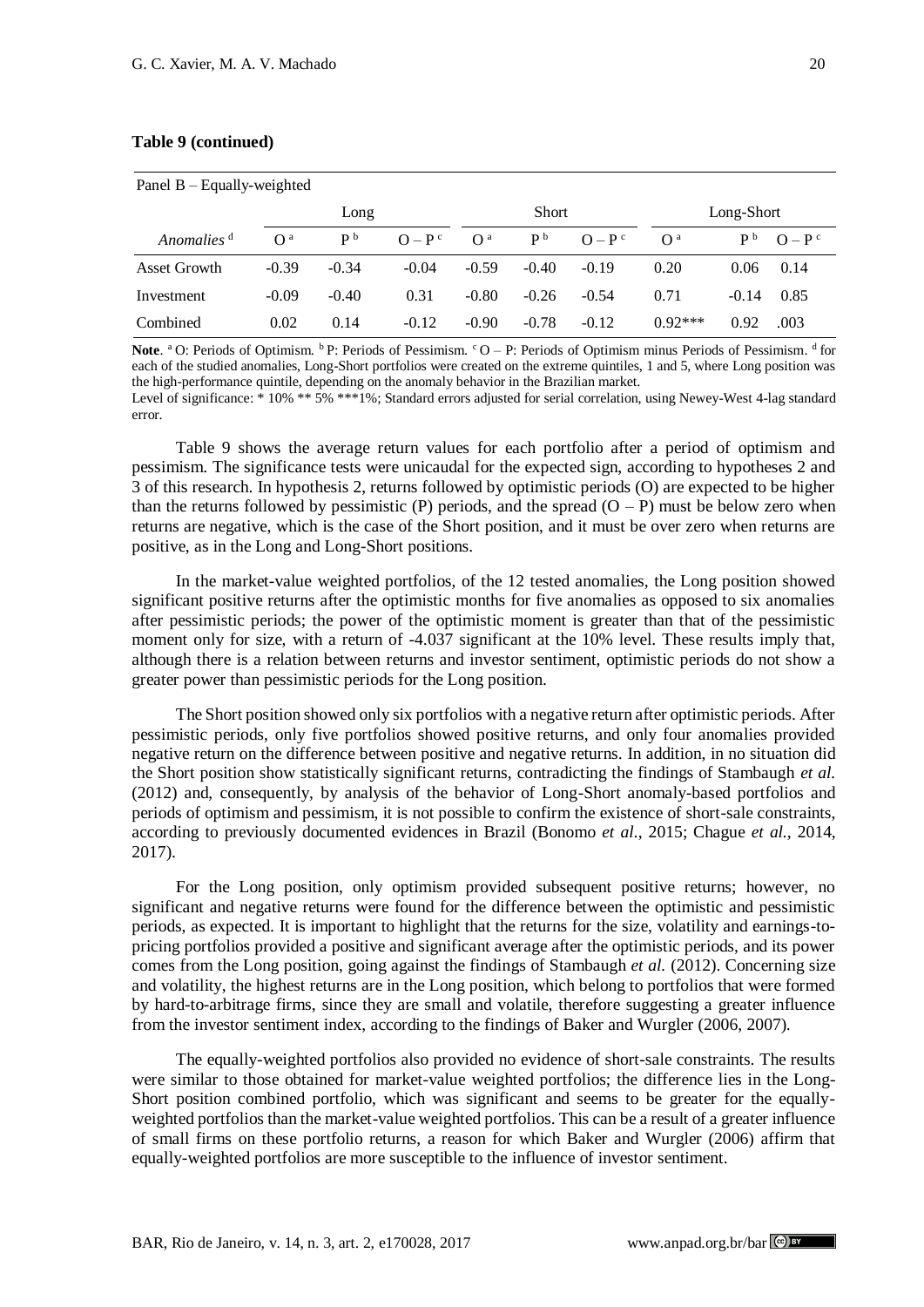The average returns classified on the median of the index of sentiment changes ( $\Delta SENT_{t-1}$ ) provide similar results to the previous ones. Qualitatively, there is no evidence of short-sale constraints. Overall, the sign and power of each position were kept. The table containing the coefficients of the  $\Delta SENT_{t-1}$  index was omitted due to space limitation but it can be provided upon request to the authors.

As explained above, both for the model using the sentiment index and its variance, only in some anomalies are price deviations caused by optimistic investors different from the deviations caused by pessimistic investors, going against the findings of Stambaugh *et al.* (2012), possibly due to the reversion effect found in the relation between investor sentiment and returns in the Brazilian market (Yoshinaga & Castro, 2012). However, the difference between the effect of optimism and pessimism is not consistent and, consequently, the results obtained on the analysis of Long-Short anomaly-based strategies in this study do not support the existence of short-sale constraints.

The results presented do not follow the evidences existing in the Brazilian market (Bonomo *et al.*, 2015; Chague *et al.*, 2014, 2017), that is, it was not possible to confirm the existence of short-sale constraints through the analysis of Long-Short anomaly-based strategies. It must be said that the limited size of the studied series compared to international studies may have made it difficult to compare the Long and Short positions, periods of optimism and pessimism. Stambaugh *et al.* (2012), for example, analysed time series of, at a minimum, 408 months, while this study analysed time series of only 156 months. Considering this limitation, the results found do not imply inexistence of short-sale constraints, rather, it was just not possible to confirm its existence through the analysis of Long-Short anomalybased strategies.

## **Conclusion**

This paper aimed to analyze whether there is a relation between investor sentiment and market anomalies in Brazil. In addition, it sought to verify if the price deviations caused by optimistic investors are different from those caused by pessimistic investors. To measure investor sentiment, this study used the Principal Components Analysis multivariate technique to capture the component common to four different proxies for market behavior. The way investor sentiment relates to the anomalies was tested empirically over the series of returns for the long, short and long-short position portfolios of 12 anomalybased strategies, as well as the series of the sentiment index constructed and its variance from one month to another.

There were not enough statistically significant values in the analysis of the average returns after periods of optimism and pessimism to infer the possible existence of short-sale constraints. This is even though for part of the anomalies the spread between the average return after optimistic and pessimistic periods had the expected sign, indicating a greater influence of optimism.

When testing the explanatory power of the future return index, the measure of the sentiment index showed an explanatory power for part of the anomalies only when included in the CAPM. When controlling for the three-factor and four-factor models, the coefficient loses its statistical significance. One possible explanation for this result is that the sentiment index may contain characteristics related to other risk factors.

When using the index of sentiment changes as an explanatory variable, a relation to the future returns was verified, robust to all risk factors. Given these evidences, hypothesis 1 – that it is possible to relate the investor sentiment index to the returns of portfolios formed on value anomalies – cannot be rejected. However, hypotheses 2 and 3, concerning the existence of short-sale constraints, were not confirmed by the empirical tests.

The results found do not confirm the previous studies that show the existence of short-sale constraints in Brazil (Bonomo *et al.*, 2015; Chague *et al.*, 2014, 2017). We believe that this difference results from the limited size of the studied series compared to international works. Therefore, it is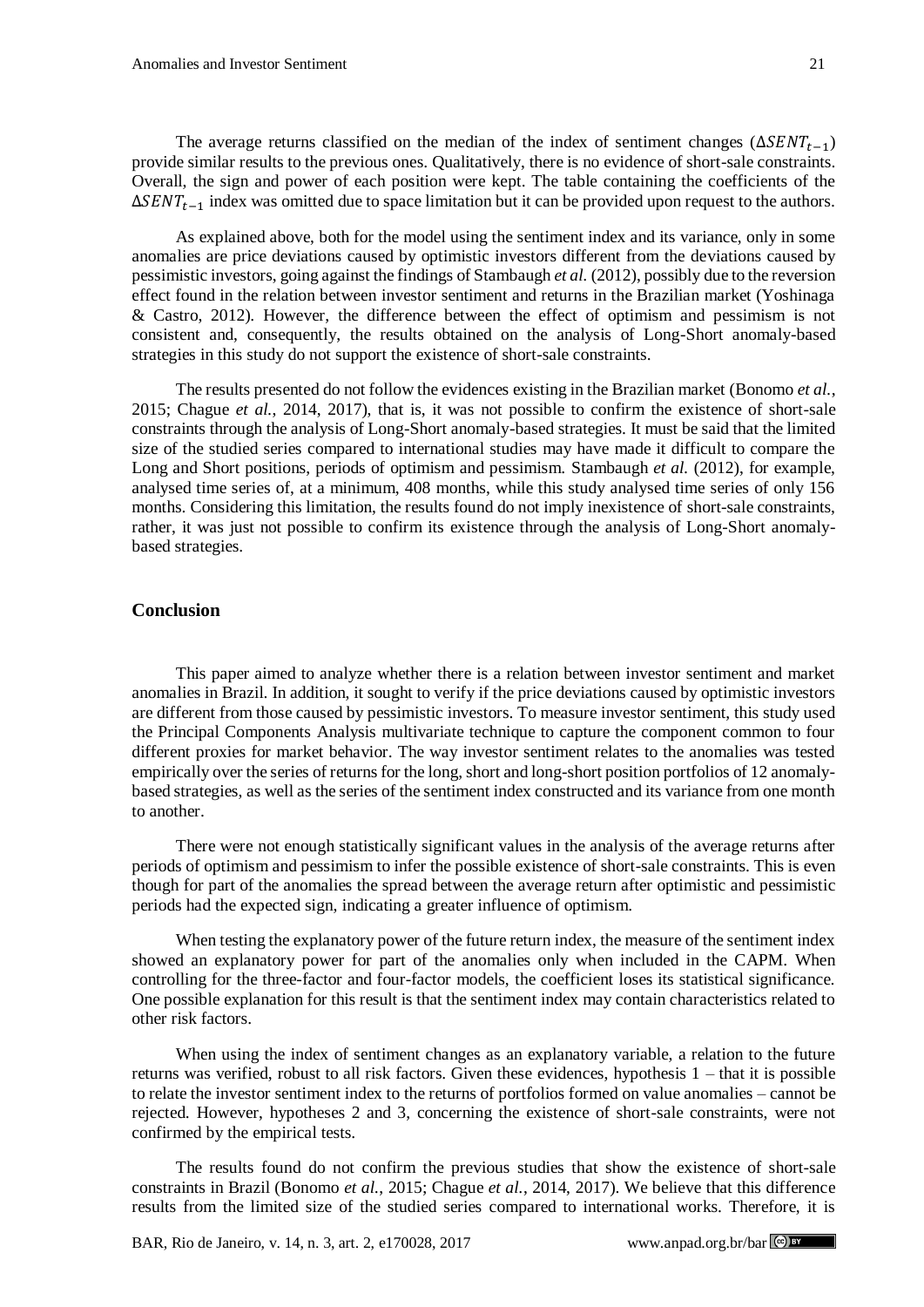important to highlight that, even though it was not possible to confirm the existence of short-sale constraints through anomaly-based Long-Short strategies, the results found do not suggest that constraints are inexistent in the Brazilian market. Further studies are required.

Therefore, the results reached by this work contribute to the literature on asset pricing and its anomalies, as it produces evidences that they can be explained, even if only partially, by a behavioral component. In addition, the presented evidences demonstrate that the number of IPOs occurring in a period, the ratio of equity issuance and debts, turnover, and the number of advancing issues to declining issues ratio can help measure investor sentiment on a monthly basis.

Regarding practical implications, the evidences concerning the different anomaly-based strategies may assist investment managers' decision-making and, therefore, improve the portfolio composition and performance. In addition, by producing evidence that the anomalies partially reflect behavior-related mispricing, this study may motivate the search for policies to make the market more efficient and, consequently, more attractive to foreign capital and the productive sector.

However, the validity of the results of this research must be faced with caution. In terms of theoretical limitations, it is noteworthy that Brazilian studies are scarce, which makes it difficult to support a sentiment index for Brazil. In addition, the sentiment index on which this research was based – although vastly used in international empirical studies – may not reflect a behavior-based price deviation. Therefore, even though this study used the same procedure used by Baker and Wurgler (2006) to expunge the business cycle components from the index, the index may still have characteristics related to macroeconomic factors (Sibley, Wang, Xing, & Zhang, 2016).

## **References**

- Antoniou, C., Doukas, J. A., & Subrahmanyam, A. (2010). *Sentiment and momentum*. Retrieved from https://papers.ssrn.com/sol3/papers.cfm?abstract\_id=1479197. http://dx.doi.org/10.2139/ssrn.1479197
- Baker, M., & Wurgler, J. (2006). Investor sentiment and the cross-section of stock returns. *The Journal of Finance, 61*(4), 1645-1680. https://doi.org/10.1111/j.1540-6261.2006.00885.x
- Baker, M., & Wurgler, J. (2007). Investor sentiment in the stock market. *Journal of Economic Perspectives, 21*(2), 129-151. http://dx.doi.org/10.1257/jep.21.2.129
- Baker, M., Wurgler, J., & Yuan, Y. (2012). Global, local, and contagious investor sentiment. *Journal of Financial Economics, 104*(2), 272-287. http://dx.doi.org/10.1016/j.jfineco.2011.11.002
- Banz, R. W. (1981). The relationship between return and market value of common stocks. *Journal of Financial Economics, 9*(1), 3-18. https://doi.org/10.1016/0304-405X(81)90018-0
- Barberis, N., Shleifer, A., & Vishny, R. (1998). A model of investor sentiment. *Journal of Financial Economics, 49*(3), 307-343. https://doi.org/10.1016/S0304-405X(98)00027-0
- Barberis, N., & Thaler, R. (2002). A survey of behavioral finance [NBER Working Paper N° 9222]. *National Bureau of Economic Research*, Cambridge, MA, USA.
- Bonomo, M., De Mello, J., & Mota, L. (2015). *Short-selling restrictions and returns: A natural experiment* [Repec Working Paper 1353]. Retrieved from https://economicdynamics.org/meetpapers/2015/paper\_1353.pdf
- Brown, G. W., & Cliff, M. T. (2004). Investor sentiment and the near-term stock market. *Journal of Empirical Finance, 11*(1), 1-27. https://doi.org/10.1016/j.jempfin.2002.12.001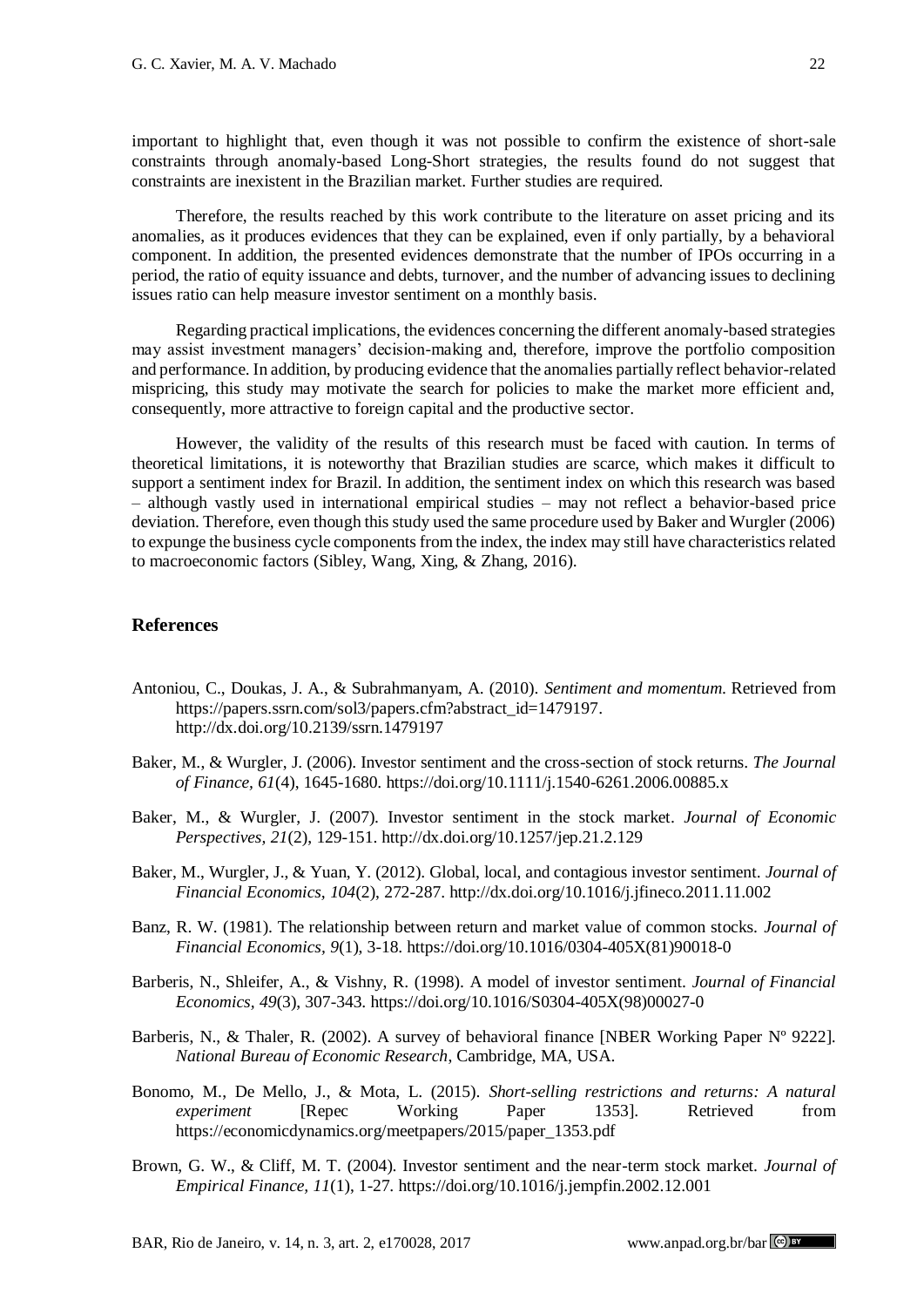- Carhart, M. M. (1997). On persistence in mutual fund performance. *The Journal of Finance, 52*(1), 57- 82. http://dx.doi.org/10.1111/j.1540-6261.1997.tb03808.x
- Chague, F., De-Losso, R., De Genaro, A., & Giovannetti, B. (2014). Short-sellers: Informed but restricted. *Journal of International Money and Finance, 47*, 56-70. https://doi.org/10.1016/j.jimonfin.2014.04.001
- Chague, F., De-Losso, R., De Genaro, A., & Giovannetti, B. (2017). Well-connected short-sellers pay lower loan fees: A market-wide analysis. *Journal of Financial Economics, 123*(3), 646-670. https://doi.org/10.1016/j.jfineco.2016.12.011
- Cohen, R. B., Gompers, P. A., & Vuolteenaho, T. (2002). Who underreacts to cash-flow news? Evidence from trading between individuals and institutions. *Journal of Financial Economics, 66*(2), 409- 462. https://doi.org/10.1016/s0304-405x(02)00229-5
- Daniel, K., Hirshleifer, D., & Subrahmanyam, A. (1998). Investor psychology and security market under‐ and overreactions. *The Journal of Finance, 53*(6), 1839-1885. https://doi.org/10.1111/0022-1082.00077
- Daniel, K., & Titman, S. (2006). Market reactions to tangible and intangible information. *The Journal of Finance, 61*(4), 1605-1643. https://doi.org/10.1111/j.1540-6261.2006.00884.x
- Delong, B., Shleifer, A., Summers, L. H., & Waldmann, R. (1990). Noise trader risk in financial market. *Journal of Political Economy, 98*(4), 703-738. https://doi.org/10.1086/261703
- Fairfield, P. M., Whisenant, S., & Yohn, T. L. (2003). Accrued earnings and growth: Implications for future profitability and market mispricing. *The Accounting Review, 78*(1), 353-371. https://doi.org/10.2308/accr.2003.78.1.353
- Fama, E. F., & French, K. R. (1992). The cross-section of expected stock returns. *The Journal of Finance, 47*(2), 427-465. https://doi.org/10.2307/2329112
- Fama, E. F., & French, K. R. (1993). Common risk factors in the returns on stocks and bonds. *Journal of Financial Economics, 33*(1), 3-56. https://doi.org/10.1016/0304-405x(93)90023-5
- Fama, E. F., & French, K. R. (2008). Dissecting anomalies. *The Journal of Finance, 63*(4), 1653-1678. https://doi.org/10.1111/j.1540-6261.2008.01371.x
- Haugen, R. A., & Baker, N. L. (1996). Commonality in the determinants of expected stock returns. *Journal of Financial Economics*, *41*(3), 401-439. https://doi.org/10.1016/0304-405x(95)00868-f
- Hong, H., & Stein, J. C. (1999). A unified theory of underreaction, momentum trading, and overreaction in asset markets. *The Journal of Finance, 54*(6), 2143-2184. https://doi.org/10.1111/0022- 1082.00184
- Jegadeesh, N., & Titman, S. (1993). Returns to buying winners and selling losers: Implications for stock market efficiency. *The Journal of Finance, 48*(1), 65-91. https://doi.org/10.2307/2328882
- Lee, C., Shleifer, A., & Thaler, R. H. (1991). Investor sentiment and the closedend fund puzzle. *The Journal of Finance, 46*(1), 75-109. https://doi.org/10.1111/j.1540-6261.1991.tb03746.x
- Leite, A. L., Pinto, A. C. F., & Klotzle, M. C. (2016). Efeitos da volatilidade idiossincrática na precificação de ativos. *Revista Contabilidade & Finanças, 27*(70), 98-112. https://doi.org/0.1590/1808-057x201501940
- Machado, M. A. V., & Medeiros, O. R. de (2011). Modelos de precificação de ativos e o efeito liquidez: Evidências empíricas no mercado acionário brasileiro. *Revista Brasileira de Finanças, 9*(3), 383- 412. Retrieved from http://bibliotecadigital.fgv.br/ojs/index.php/rbfin/article/view/2862/2277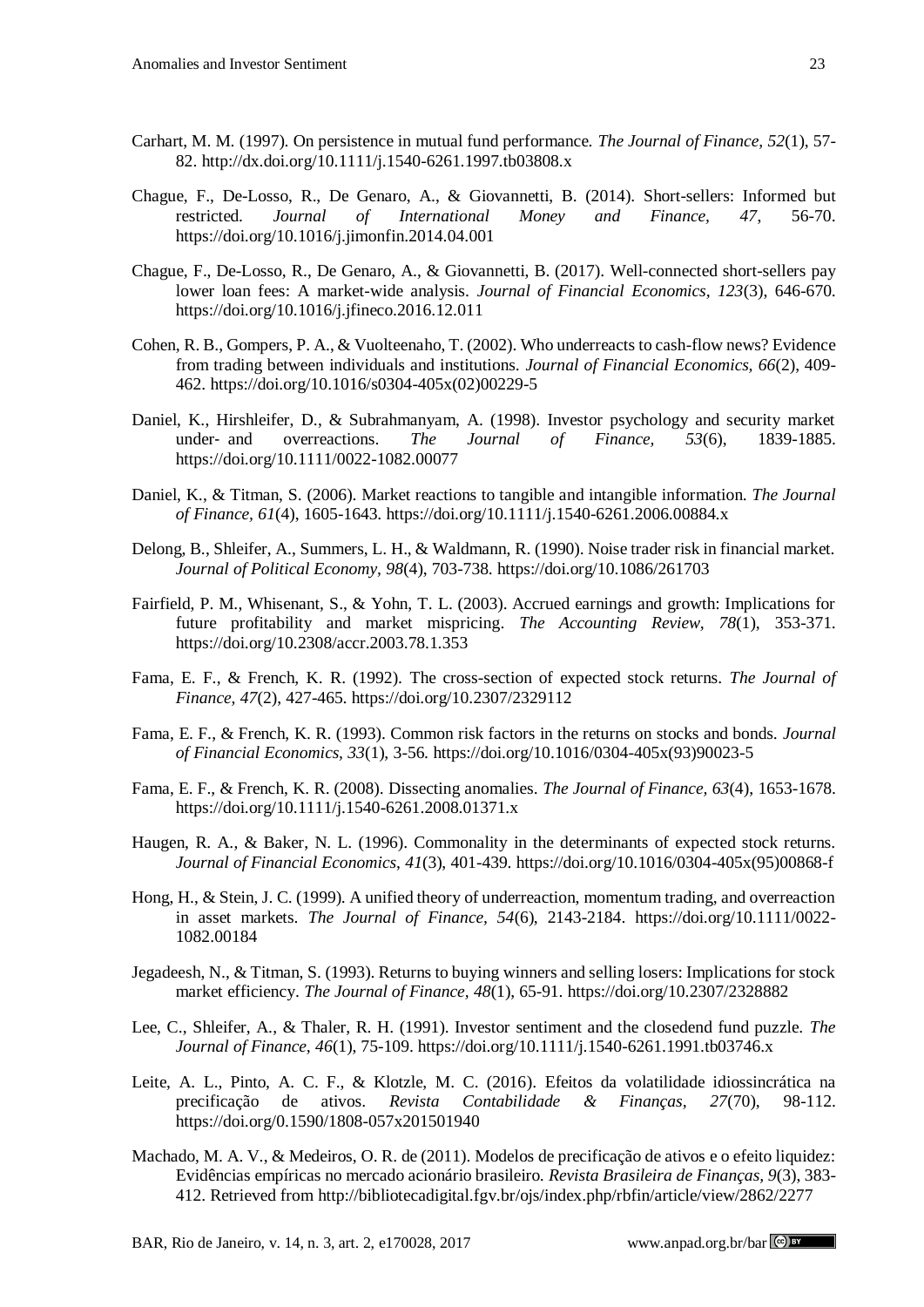- Machado, M. A. V., & Medeiros, O. R. de (2014). Anomalias e retorno acionário: evidências empíricas do mercado brasileiro. *Revista de Administração FACES Journal*, *13*(2), 26-46. Retrieved from http://www.fumec.br/revistas/facesp/article/view/1649/1473
- Martins, E., Pereira, B. B., Amorim, T. N., Oliveira V. H., & Oliveira, E. A. (2010). Índice de sentimento do investidor de Baker e Wurgler (2006) e o spread book market dos IPOS no Brasil. *Revista de Finanças Aplicadas*, *1*, 1-11. Retrieved from http://www.financasaplicadas.net/index.php/financasaplicadas/article/view/12/18
- Miller, E. M. (1977). Risk, uncertainty and divergence of opinion. *The Journal of Finance, 32*(4), 1151- 1168. https://doi.org/10.2307/2326520
- Newey, W. K., & West, K. D. (1987). A simple positive semi-definite heteroscedasticity and autocorrelation consistent covariance matrix. *Econometrica, 55*(3), 703-708. https://doi.org/10.2307/1913610
- Pontiff, J., & Woodgate A. (2008). Share issuance and cross-sectional returns. *The Journal of Finance*, *63*(2), 921-945. https://doi.org/10.1111/j.1540-6261.2008.01335.x
- Rogers, P., & Securato, J. R. (2009). Estudo comparativo no mercado brasileiro do Capital Asset Pricing Model (CAPM), modelo 3-fatores de Fama e French e reward beta approach. *RAC-Eletrônica, 3*(1), 159-179. Retrieved from http://www.anpad.org.br/periodicos/arq\_pdf/a\_819.pdf
- Rosenberg, B., Reid, K., & Lanstein, R. (1985). Persuasive evidence of market inefficiency. *The Journal of Portfolio Management*, *11*(3), 9-17. https://doi.org/10.3905/jpm.1985.409007
- Santos, J. O. dos, Famá, R., & Mussa, A. (2012). A adição do fator de risco momento ao modelo de precificação de ativos dos três fatores de Fama & French aplicado ao mercado acionário brasileiro. *REGE Revista de Gestão, 19*(3), 453-471. https://doi.org/10.5700/rege473
- Shiller, R. J. (2000). *Irrational exuberance*. Princeton, NJ: Princeton University Press.
- Shiller, R. J. (2003). From efficient markets theory to behavioral finance. *The Journal of Economic Perspectives, 17*(1), 83-104. https://doi.org/10.1257/089533003321164967
- Sibley, S. E., Wang, Y., Xing, Y., & Zhang, X. (2016). The information content of the sentiment index. *Journal of Banking & Finance, 62*, 164-179. https://doi.org/10.1016/j.jbankfin.2015.10.001
- Silva, C., & Machado, M. (2016). Aplicação do modelo alternativo de três fatores na estimação dos retornos das ações do mercado brasileiro. *Revista Universo Contábil, 12*(3), 26-48. https://doi.org/10.4270/ruc.2016319
- Sloan, R. G. (1996). Do stock prices fully reflect information in accruals and cash flows about future earnings? *Accounting Review, 71*(3), 289-315. Retrieved from http://www.jstor.org/stable/248290
- Stambaugh, R. F., Yu, J., & Yuan, Y. (2012). The short of it: Investor sentiment and anomalies. *Journal of Financial Economics, 104*(2), 288-302. https://doi.org/10.1016/j.jfineco.2011.12.001
- Titman, S., Wei, K. C. J., & Xie, F. (2004). Capital investments and stock returns. *Journal of Financial and Quantitative Analysis, 39*(4), 677-700. https://doi.org/10.1017/S0022109000003173
- Yoshinaga, C. E., & Castro, F. H. F., Jr. (2012). The relationship between market sentiment index and stock rates of return: A panel data analysis. *Brazilian Administration Review, 9*(2), 189-210. https://doi.org/10.1590/s1807-76922012000200005
- Yu, J. (2013). A sentiment-based explanation of the forward premium puzzle. *Journal of Monetary Economics, 60*(4), 474-491. https://doi.org/10.1016/j.jmoneco.2013.04.001